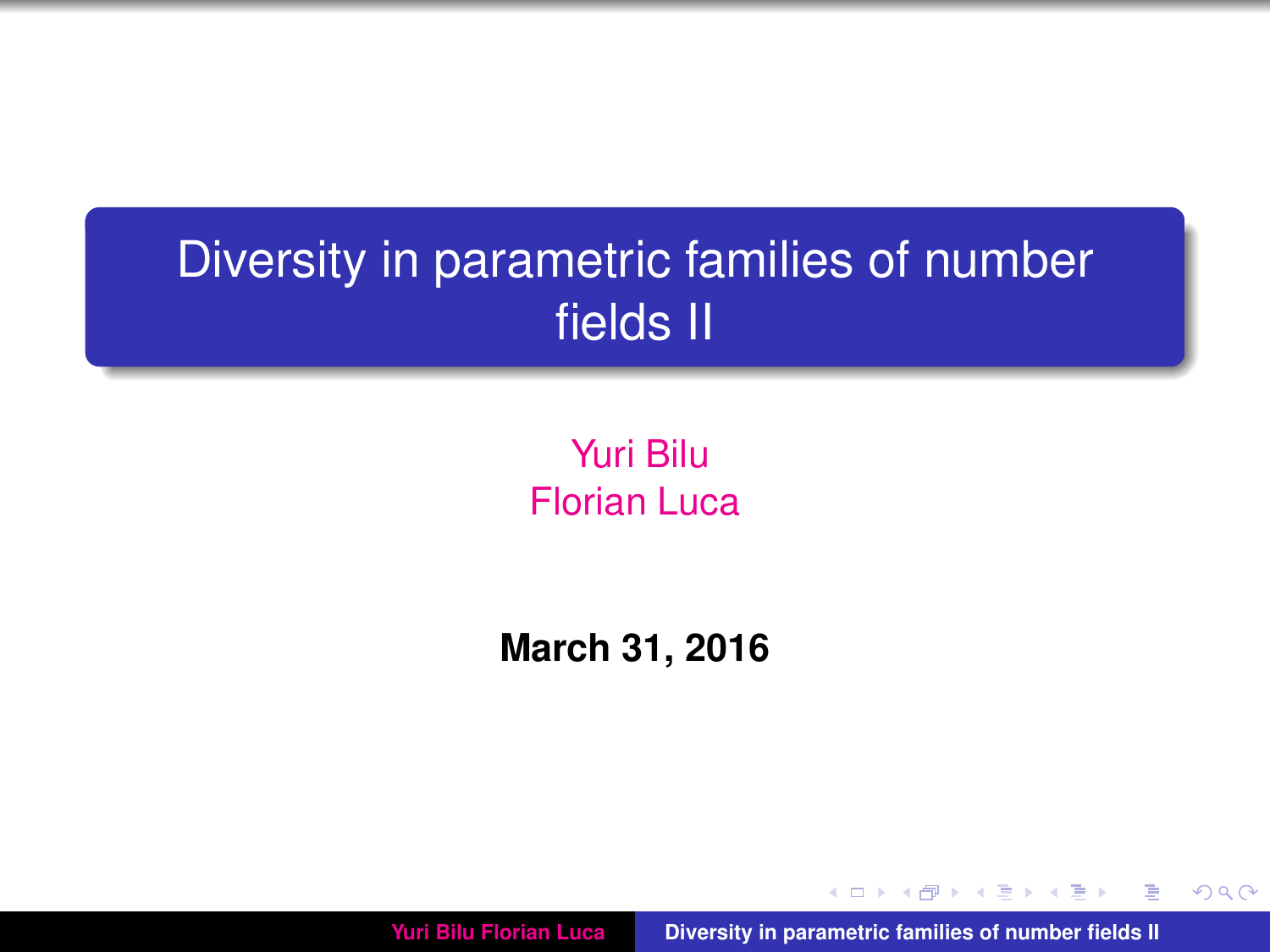#### Notations (Review)

For a separable polynomial  $F(T) \in \mathbb{Z}[T]$  we denote:

- ∆*<sup>F</sup>* the discriminant of *F*;
- $\bullet$   $P_F$  the set of *p* for which  $F(T)$  has a root mod*p*, and which do not divide ∆*<sup>F</sup>* .
- $M_F$  the set of square-free integers composed of primes from  $P_F$ .

By the Chebotarev Density Theorem, the set  $P_F$  is of positive density among all the primes denoted  $\delta_F$ . Note that

$$
\delta_F \geq \frac{1}{D}, \qquad (D = \deg F). \tag{1}
$$

イロト イ母 トイヨ トイヨ

 $2Q$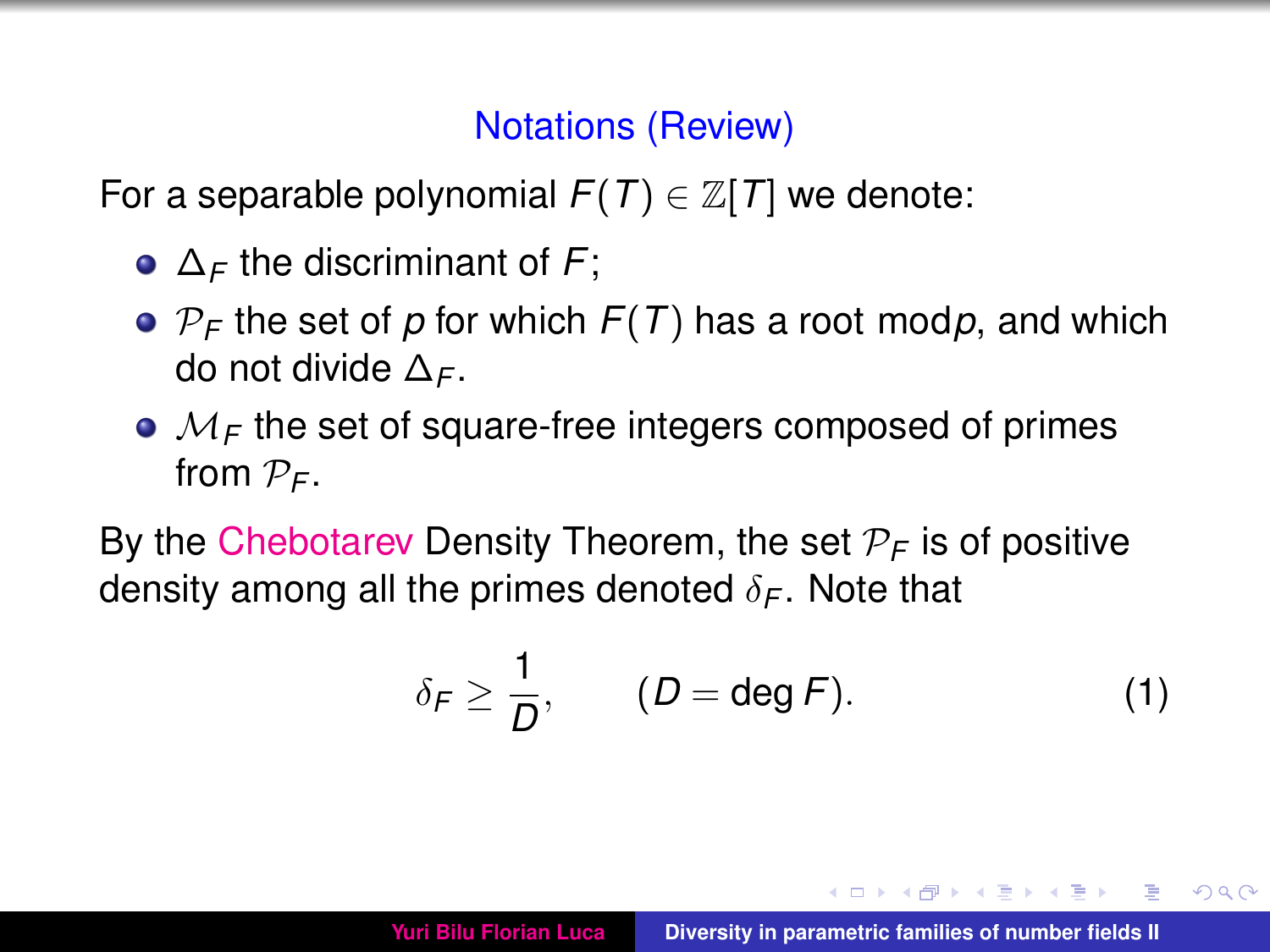## The set  $M_F(x)$  (Review)

Let  $\varepsilon > 0$  be sufficiently small in a way to be specified later but fixed. Let *x* be large and put

$$
y = \exp((\log x)^{1-\varepsilon}).
$$

Let *P*(*n*) be the largest prime factor of a positive integer *n*. Let

$$
k := \lfloor \delta_F \varepsilon \log \log x \rfloor + 1, \qquad \kappa := \log \log x
$$

and  $M_F(x)$  be the set of positive integers m subject to the following conditions:

- (i)  $m \in [x/(2\kappa), x/\kappa]$  and if  $p \mid m$  is prime, then  $p \in \mathcal{P}_F$ ; (ii)  $P(m) > x^{9/10}$ ;
- (iii)  $p \mid m$  is prime then  $p > y$ .
- (iv) *m* is squarefree;

$$
(v) \omega(m) = k + 1.
$$

(ロトス個) (運) (運)

 $2Q$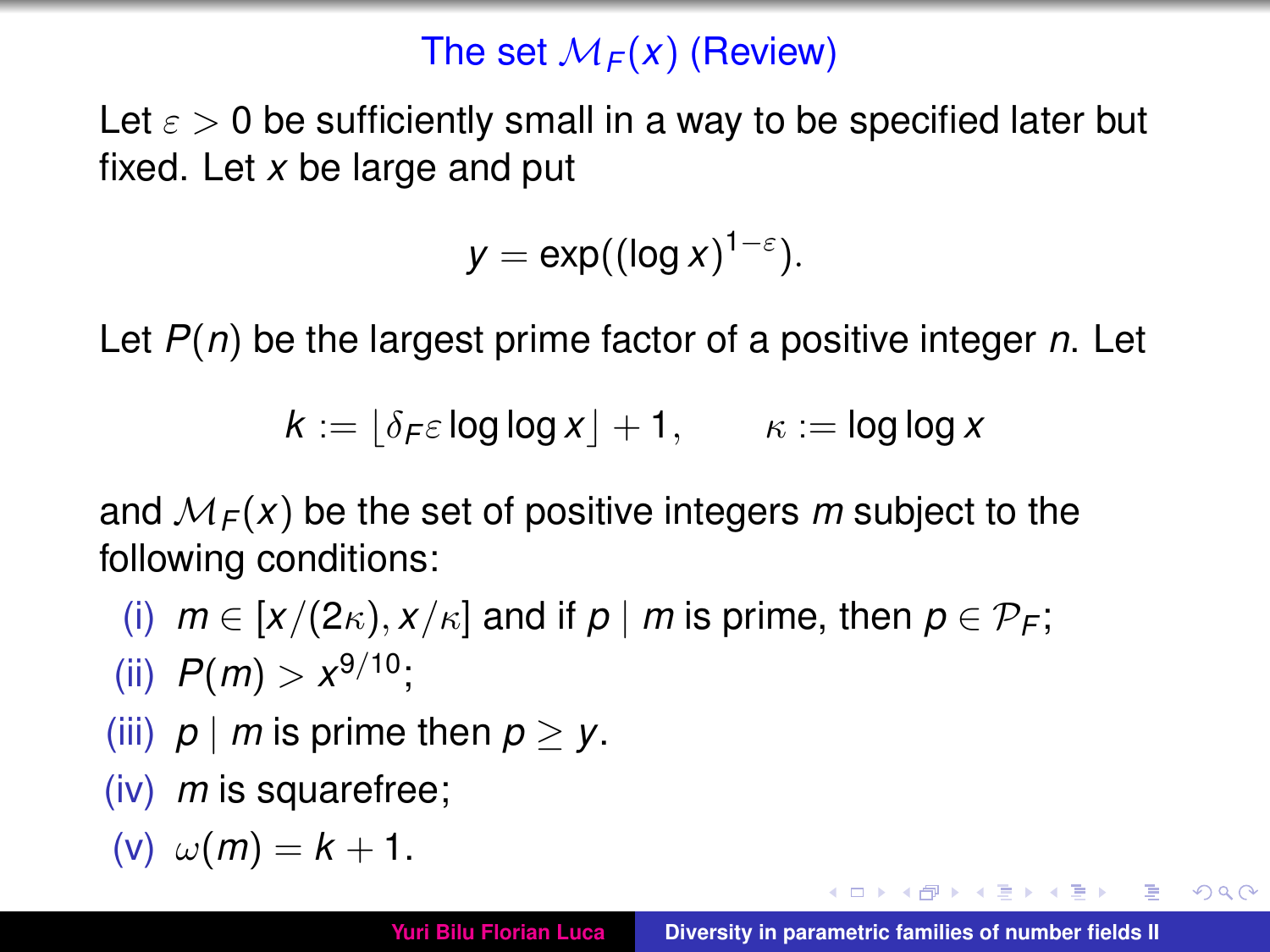# Lemma (1)

#### *We have*

$$
\#\mathcal{M}_F(x) = \frac{x}{(\log x)^{1-\varepsilon\delta_F+o(1)}}
$$

*as*  $x \rightarrow \infty$ *.* 



メロトメ 倒 トメ ミトメ ミト

 $2990$ 

重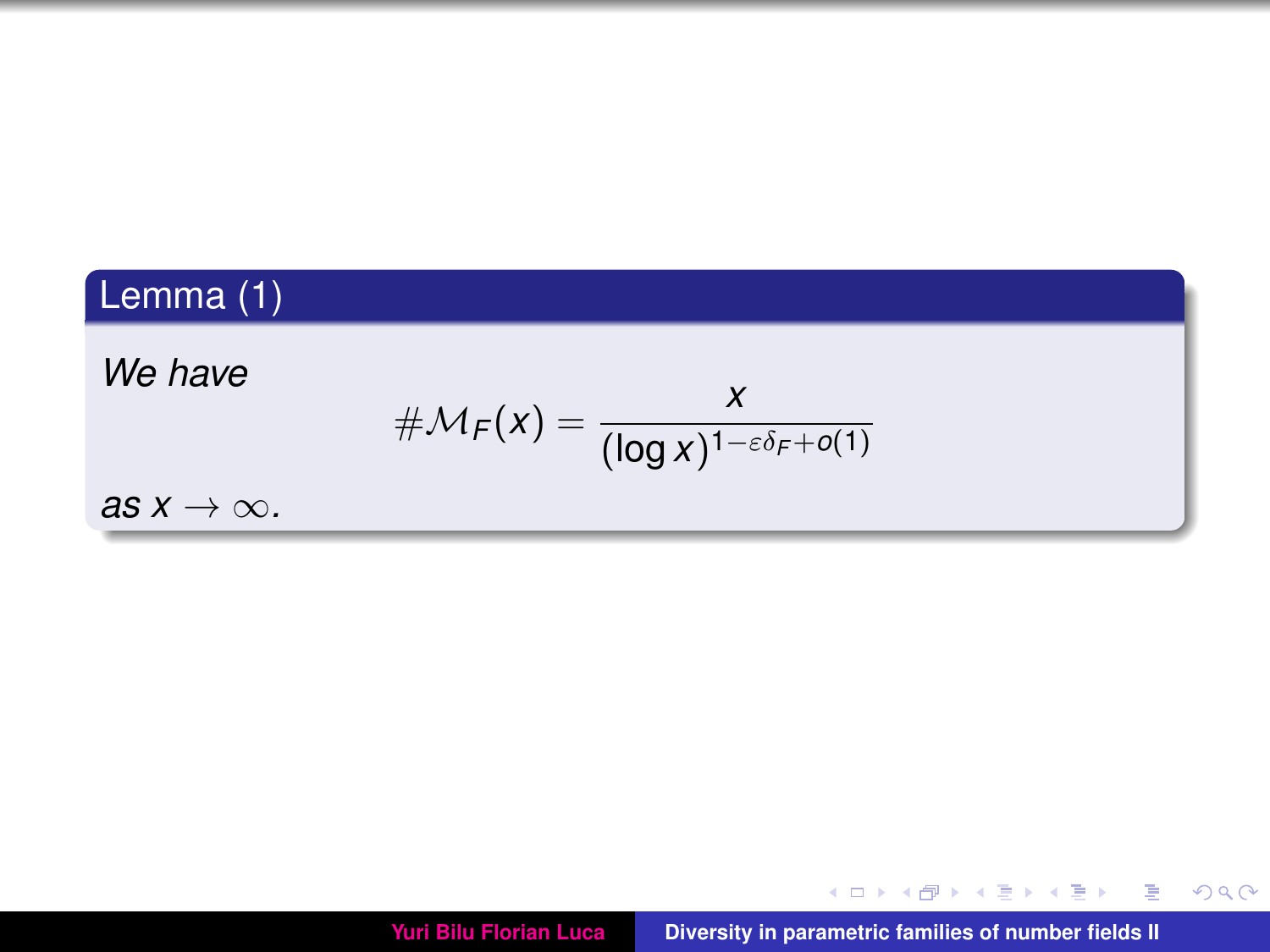*Proof.*

# If  $m \in M_F(x)$ , then  $m = Pm_1$ , where  $P = P(m) > x^{9/10}$  and  $m_1 = m/P < x^{1/10}$ .

Let  $\mathcal{M}'_F(x)$  be the set of such  $m_1$ 's. Then  $m_1$  fulfills (iii), (iv), has  $\omega(m_1) = k$  and all its prime factors are in  $\mathcal{P}_F$ . Further, for a fixed  $m<sub>1</sub>$ , we have

 $P \in [x/(2\kappa m_1), x/(\kappa m_1)].$ 

Since  $m_1 < x^{1/10}$ , it follows that

$$
x/(\kappa m_1) > x^{4/5} \qquad \text{for} \qquad x > x_0.
$$

Thus, for a fixed *m*1, *P* can be chosen in

$$
\pi_F(x/(\kappa m_1)) - \pi_F(x/(2\kappa m_1))
$$
  
=  $(\delta_F/2 + o(1)) \frac{x}{\kappa m_1 \log(x/(\kappa m_1))}$   
 $\times \frac{x}{\kappa m_1 \log x}$ 



<span id="page-4-0"></span>( ロ ) ( 何 ) ( ヨ ) ( ヨ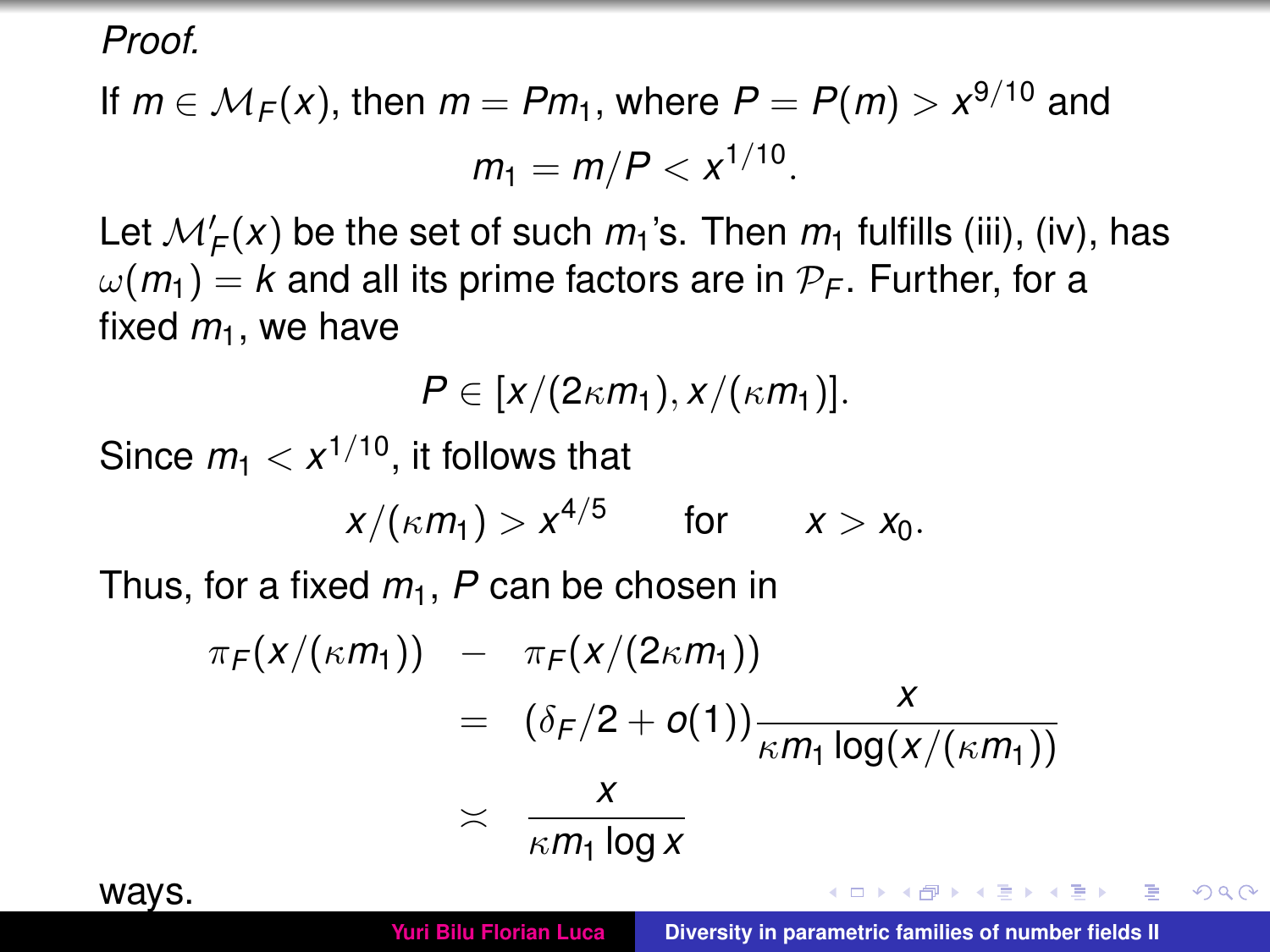In the above,  $\pi_F(T)$  counts the number of primes in  $\mathcal{P}_F(T)$ . Summing up over  $m_1 \in \mathcal{M}'_\mathcal{F}$ , we get

<span id="page-5-0"></span>
$$
\#\mathcal{M}_F(x) \asymp \frac{x}{\kappa \log x} \sum_{m_1 \in \mathcal{M}'_F} \frac{1}{m_1}.
$$

Let's deduce bounds on  $\#\mathcal{M}_F(x)$ . For the upper bound:

$$
\sum_{m_1 \in \mathcal{M}'_{\mathcal{F}}} \frac{1}{m_1} \leq \frac{1}{k!} \left( \sum_{\substack{y \leq p \leq x \\ p \in \mathcal{P}_{\mathcal{F}}}} \frac{1}{p} \right)^k
$$
\n
$$
\ll \frac{(1+o(1))}{\sqrt{k(k/e)^k}} (\delta_{\mathcal{F}} \log \log x - \delta_{\mathcal{F}} \log \log y)^k
$$
\n
$$
\ll \frac{1}{(\log \log x)^{1/2}} \left( \frac{((e \varepsilon \delta_{\mathcal{F}} + o(1)) \log \log x)}{k} \right)^k
$$
\n
$$
\ll \frac{1}{(\log \log x)^{1/2}} (e + o(1))^{\varepsilon \delta_{\mathcal{F}} \log \log x + O(1)}
$$
\n
$$
\ll \frac{(\log x)^{\varepsilon \delta_{\mathcal{F}} + o(1)}}{(\log \log x)^{1/2}} \quad \text{as} \quad \ll x \to \infty, \text{ and } \varepsilon \to \infty.
$$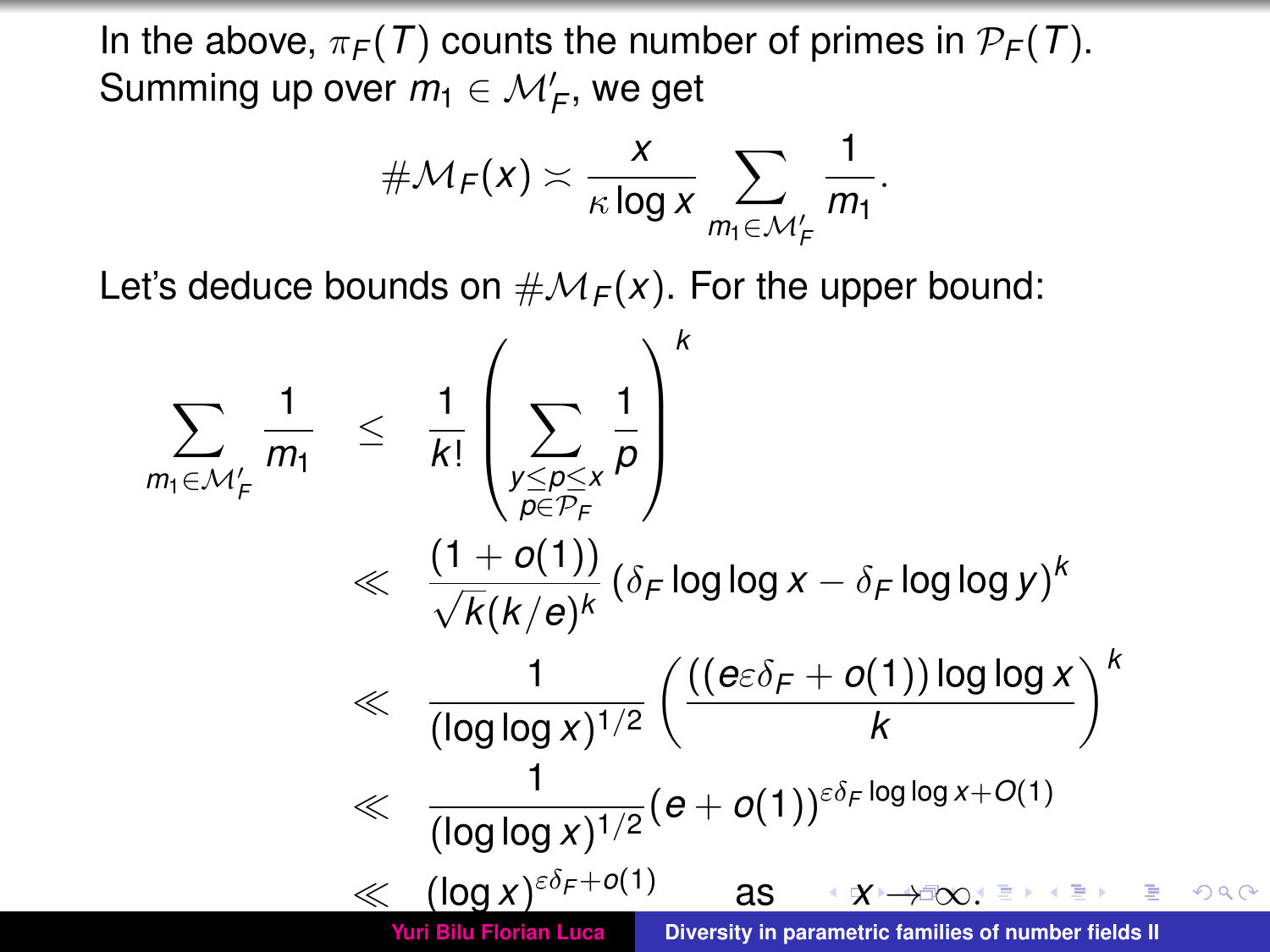Hence,

$$
\#\mathcal{M}_F(x) \ll \frac{x}{(\log x)^{1-\varepsilon\delta_F+o(1)}}
$$

as  $x \to \infty$ . For the lower bound, consider

$$
z := x^{1/11 \log \log x} \quad \text{and} \quad \mathcal{I} = [y, z],
$$

and consider the set  $\mathcal{M}''_F$  of squarefree numbers  $m_1$  formed by *k* primes in  $\mathcal{P}_F \cap \mathcal{I}$ . Clearly, they satisfy (iii) and (iv) and

$$
m_1 \leq x^{k/(11 \log \log x)} < x^{1/11}
$$

so

$$
\frac{x}{2\kappa m_1} > \frac{x^{10/11}}{2\kappa} > x^{9/10}
$$

for large *x*, so

$$
[x/(2\kappa m_1),x/(\kappa m_1)] \subseteq [x^{9/10},x/(\kappa m_1)].
$$

 $\left\{ \bigoplus \bullet \; \prec \; \exists \; \bullet \; \prec \; \exists$ 

<span id="page-6-0"></span> $2Q$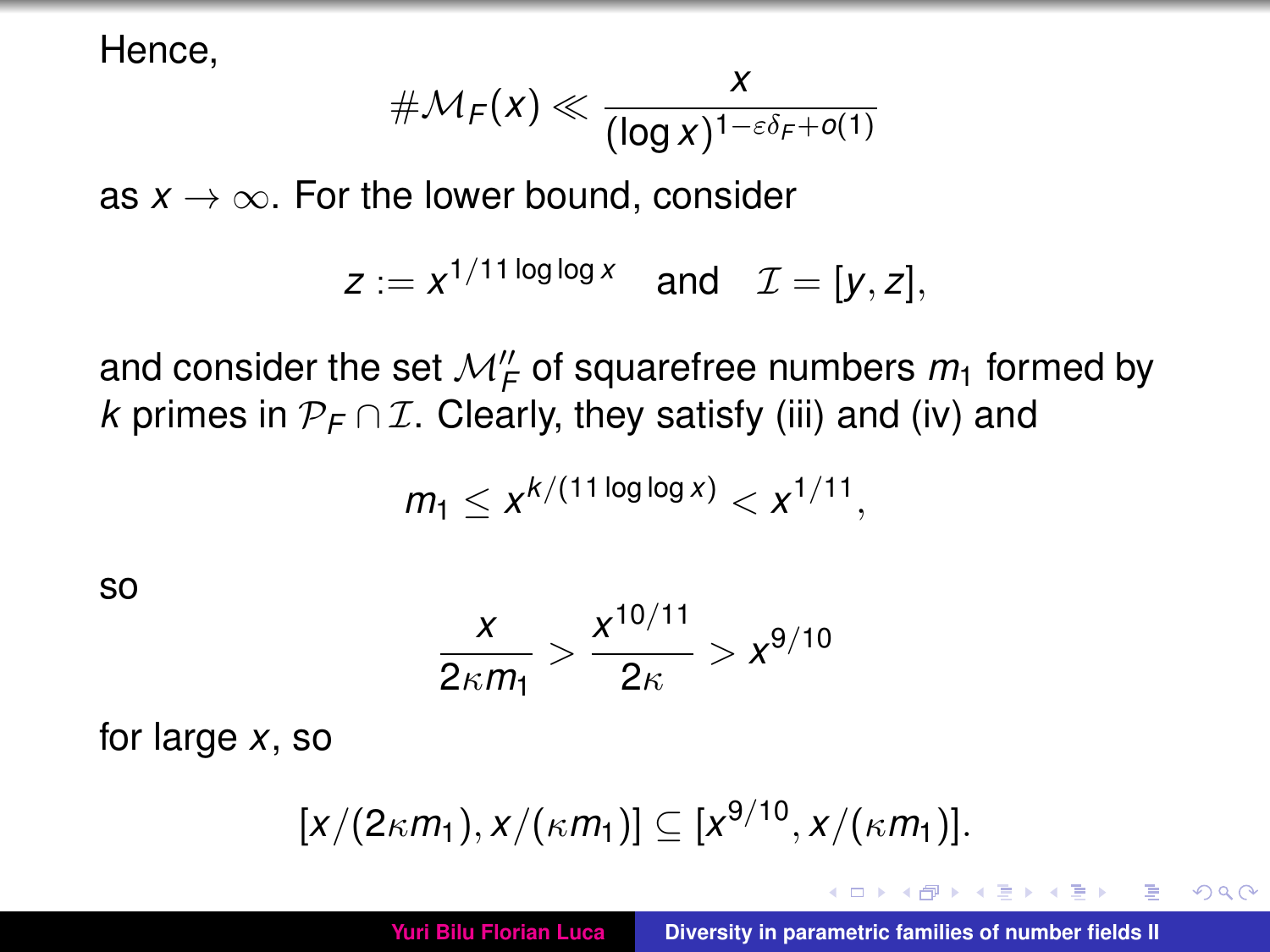As above, given  $m_1$ ,  $P$  can be chosen in

$$
\pi_F(x/(\kappa m_1)) - \pi_F(x/(2\kappa m_1))
$$
\n
$$
\asymp \frac{x}{\kappa m_1 \log(x/(\kappa m_1))}
$$
\n
$$
\asymp \frac{x}{m_1 \log x \log \log x}.
$$

ways.

Hence,

$$
\#\mathcal{M}_F(x) \gg \frac{x}{\log x \log \log x} \sum_{m_1 \in \mathcal{M}_F''} \frac{1}{m_1}.
$$

We need a lower bound for the last sum above, and we note that

$$
\sum_{m_1 \in \mathcal{M}'_F} \frac{1}{m_1} \geq \frac{1}{k!} \left( \sum_{p \in \mathcal{P}_F \cap [y,z]} \frac{1}{p} \right)^k - \sum_{\substack{p | n \Rightarrow p \in \mathcal{P}_f \cap [y,z] \\ \Omega(n) = k \text{ and } \mu^2(n) = 0}} \frac{1}{n} := S_1 - S_2.
$$
\nYuri Bilu Florian Luca

\nDiversity in parametric families of number fields II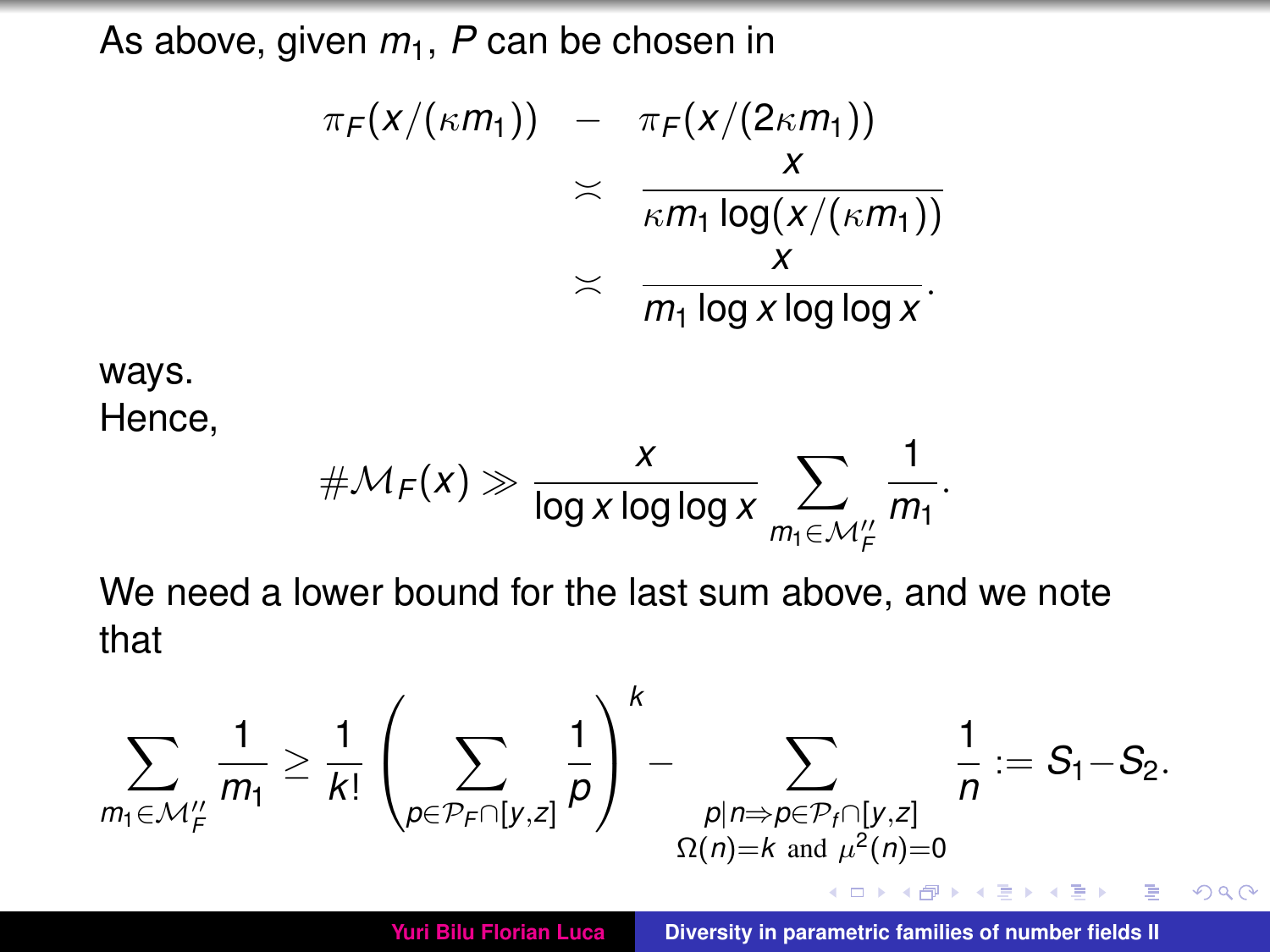Every *n* appearing in the range of  $S<sub>2</sub>$  is of size at most

$$
P(n)^{\Omega(n)}\leq z^k< x,
$$

and divisible by the square of a prime  $p > y$ . Hence,  $n = p^2m$ for some  $m < x$ . It follows that

$$
S_2 \leq \left(\sum_{y < p \leq z} \frac{1}{p^2}\right)\left(\sum_{m \leq x} \frac{1}{m}\right) \ll \frac{\log x}{y} = o(1) \quad (x \to \infty).
$$

For *S*1, we use the same argument as before and get

$$
S_1 \Rightarrow \frac{1}{\sqrt{k}(k/e)^k} ((\delta_F + o(1)) \log \log z - (\delta_F + o(1)) \log \log y)^k
$$
  

$$
\Rightarrow \frac{1}{\sqrt{\log \log x}} \left( \frac{(e \varepsilon \delta_F + o(1)) \log \log x}{k} \right)^k \gg (\log x)^{\varepsilon \delta_F + o(1)}.
$$

So, we see that  $S_2 = o(S_1)$  as  $x \to \infty$ , therefore

$$
\#\mathcal{M}_F(x) \gg \frac{xS_1}{\log x \log \log x} \gg \frac{x}{(\log x)^{1-\varepsilon\delta_F + o(1)}}.
$$

K ロ ⊁ K 御 ⊁ K 君 ⊁ K 君 ⊁

 $QQ$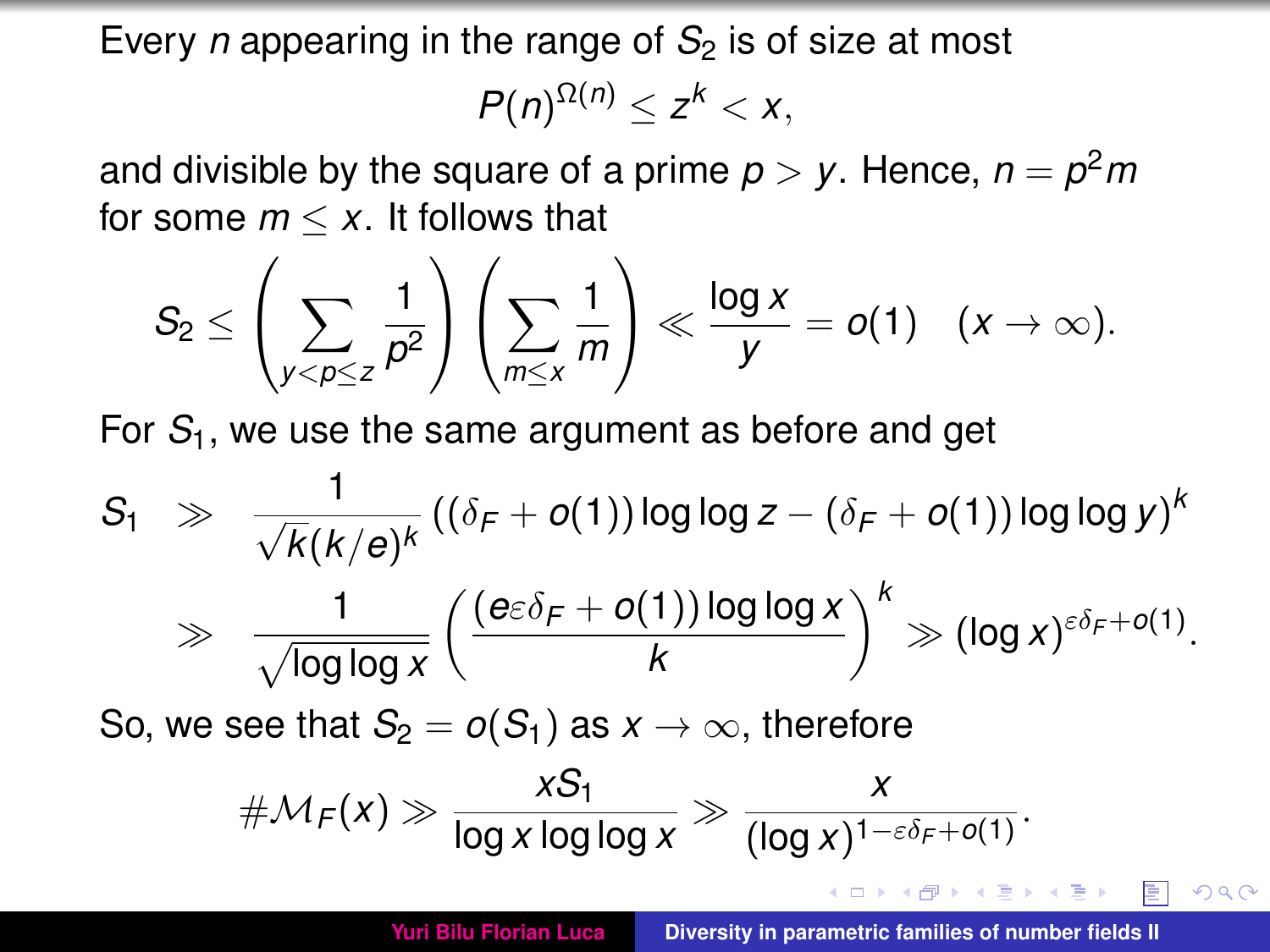## Condition F' (Review)

Next, we prove the following lemma.

#### Lemma (2)

*For large x and m*  $\in M_F(x)$ , there exists  $n \in [m, 2m]$  and  $j \in \{0, 1, \ldots, \kappa - 2\}$  *such that m*  $|F(n + jm)$  *and such that furthermore*  $p$  $|F(n + im)$  *for each prime factor p of m.* 

*Proof.* Explained by my co-author. Essentially it is the Pigeon Hole Principle.

**K ロ ト K 伺 ト K ヨ ト**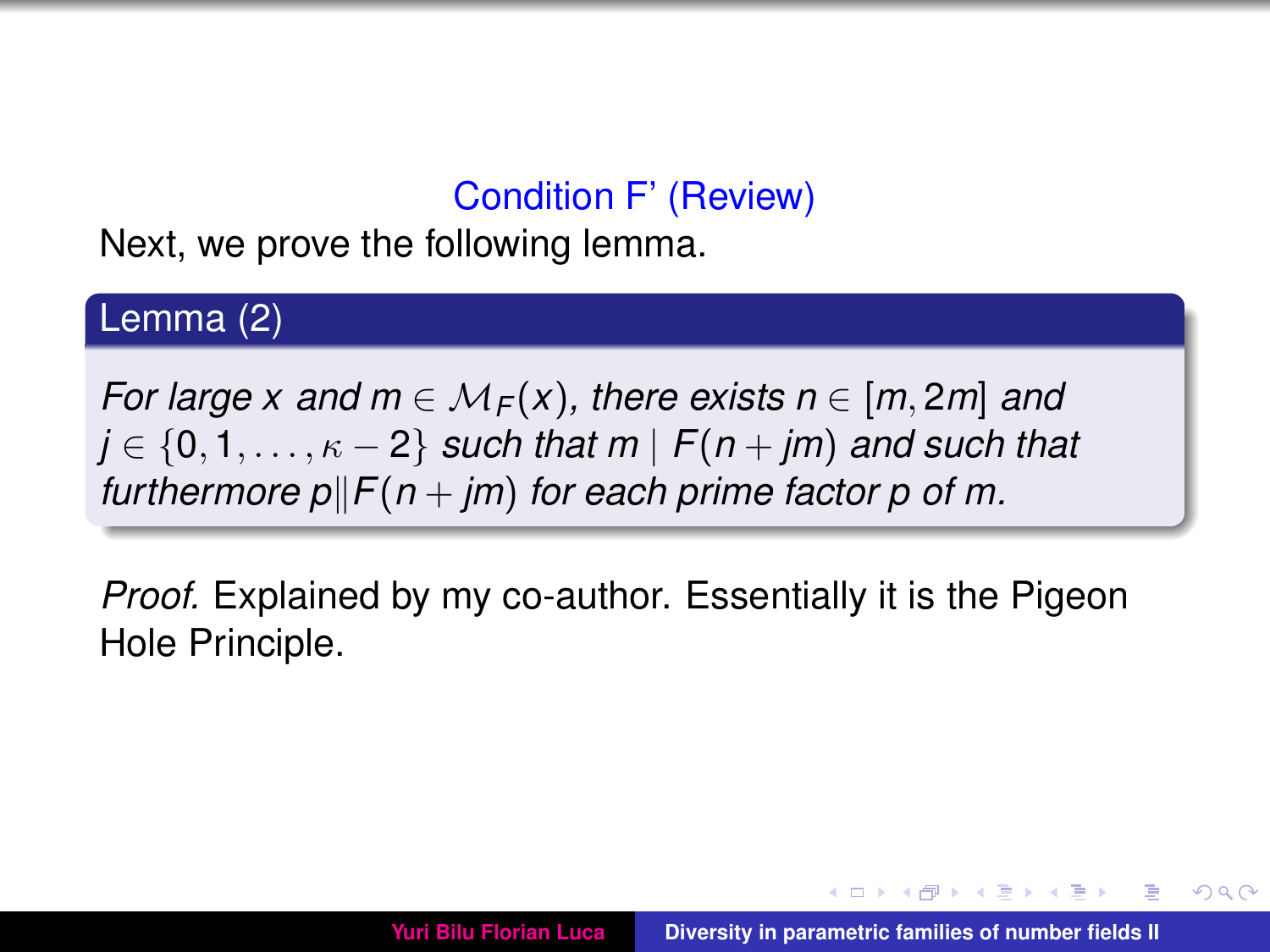#### Condition E' (Review)

Now for each  $m \in \mathcal{M}_F(x)$ , let  $n_m$  be the minimal positive integer  $\geq m$  such that  $m \mid F(n_m)$  and every prime factor  $p$ dividing *m* has the property that  $p||F(n_m)$ . By the Lemma 2,  $n_m \leq \kappa m \leq x$ . For each *n* let  $z(n)$  be the number of  $m \in M_F(x)$  such that  $n = n_m$ . We have the following lemma.

#### Lemma (3)

*The subset of n*  $\in$   $\mathcal{N}_m(x)$  *with*  $z(n) \ge 6$ *D is of cardinality at most x*

$$
\frac{x}{(\log x)^{2+O(\varepsilon)}}.
$$

<span id="page-10-0"></span>イロト イ母 トイヨ トイヨ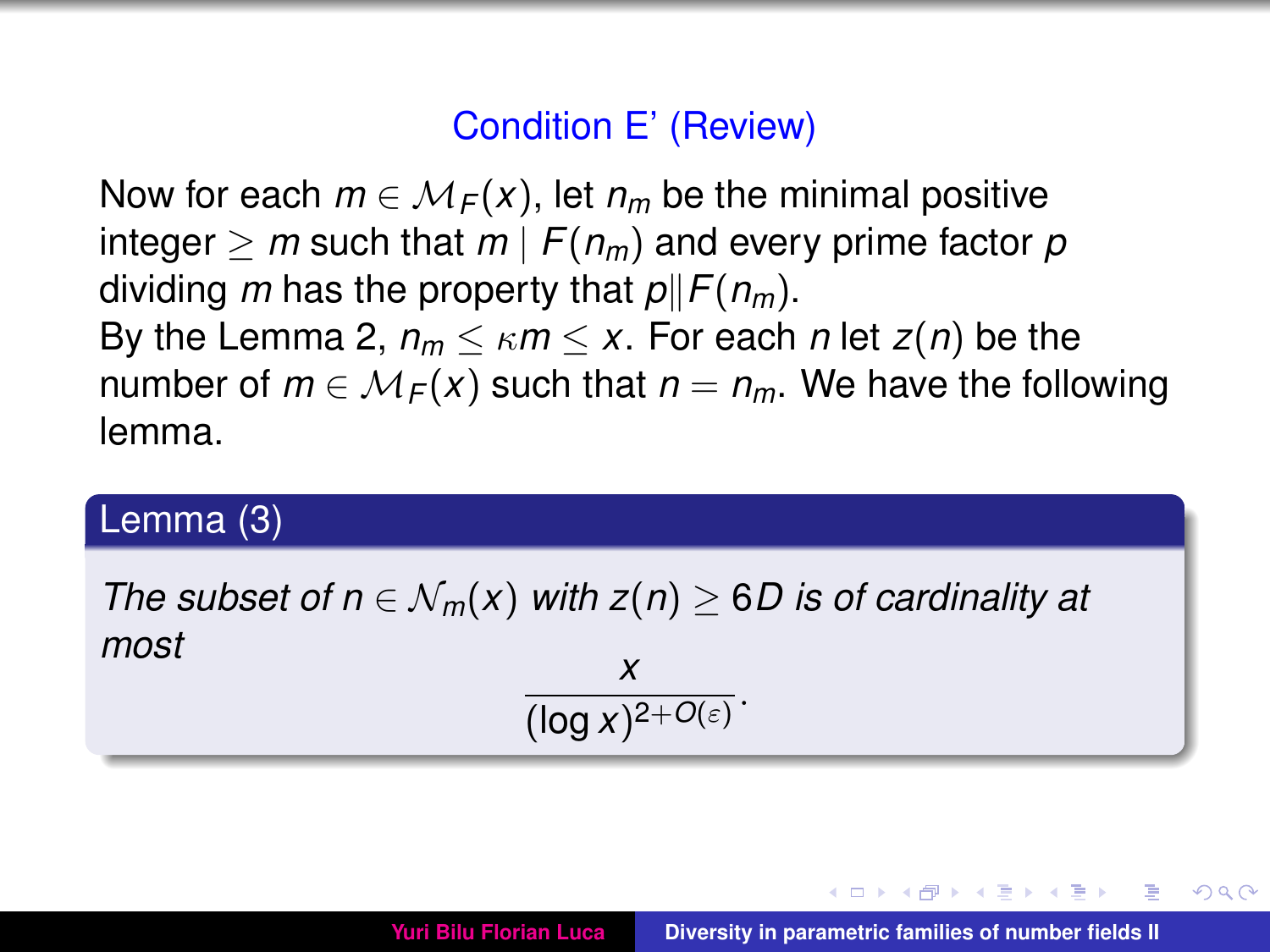# Condition G' assuming E'

Lemma 3 is an important ingredient in the proof, yet we are not done. We will prove it later. Let's see how we finish off. We write the list

$$
\mathcal{L} := \{ (n_m, m) \text{ for } m \in \mathcal{M}_F(x) \}. \tag{2}
$$

The above list has, by Lemma 1,

*x* (log *x*) 1−εδ*<sup>F</sup>* +*o*(1)

elements, all of them pairs of the form

<span id="page-11-0"></span>(*n*, *m*),

where

$$
n \le x
$$
,  $m | F(n)$ ,  $\mu^2(m) = 1$ ,  $\omega(m) = k + 1$ ,

and

$$
p \in [y, x] \cap \mathcal{P}_F \quad \text{for all prime factors} \quad p \mid m.
$$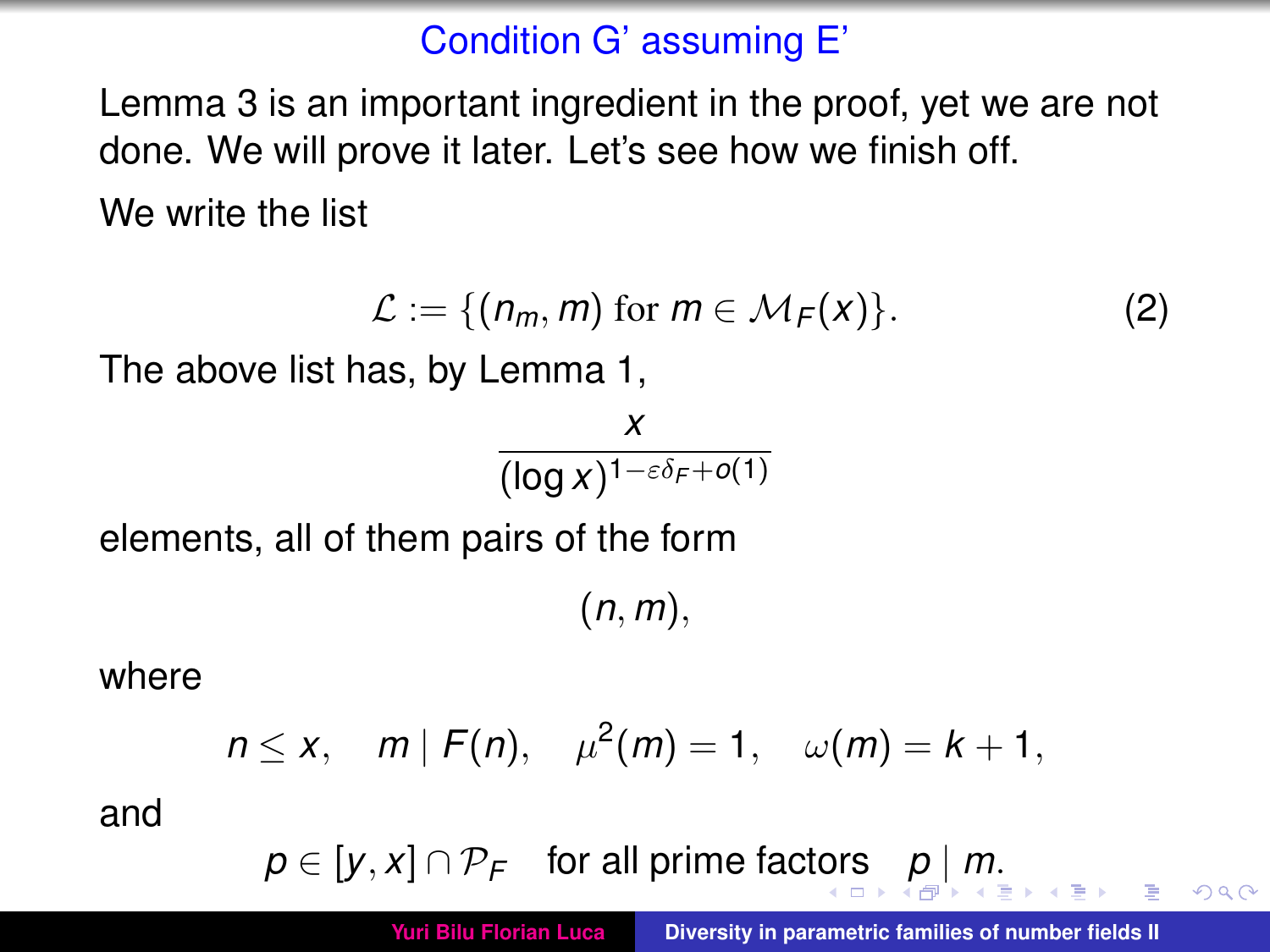So, let us put

$$
\mathcal{J}=[y,x]
$$

and try to understand the function  $\omega_{\mathcal{J}}(F(n))$ , where  $\omega_{\mathcal{J}}(u)$  is the number of prime factors of  $u$  in the interval  $\mathcal{J}$ .

We split *n* in three sets as follows:

(i)  $E(x)$  (enormous), which is the set of  $n \leq x$  for which

 $\omega_{\mathcal{J}}(\mathcal{F}(n)) \geq 3D(\log\log x)^2.$ 

(ii)  $L(x)$  (large), which is the set of  $n \leq x$  for which

 $\omega_{\mathcal{J}}(F(n)) \in [K\!D\log\log x, 3D(\log\log x)^2],$ 

where K is some constant depending on  $\varepsilon$  to be determined later.

(iii)  $R(x)$  (reasonable), which is the set of  $n \leq x$  such that

$$
\omega_{\mathcal{J}}(F(n)) \leq K D \log \log x.
$$

<span id="page-12-0"></span>イロメ イ団メ イヨメ イヨメー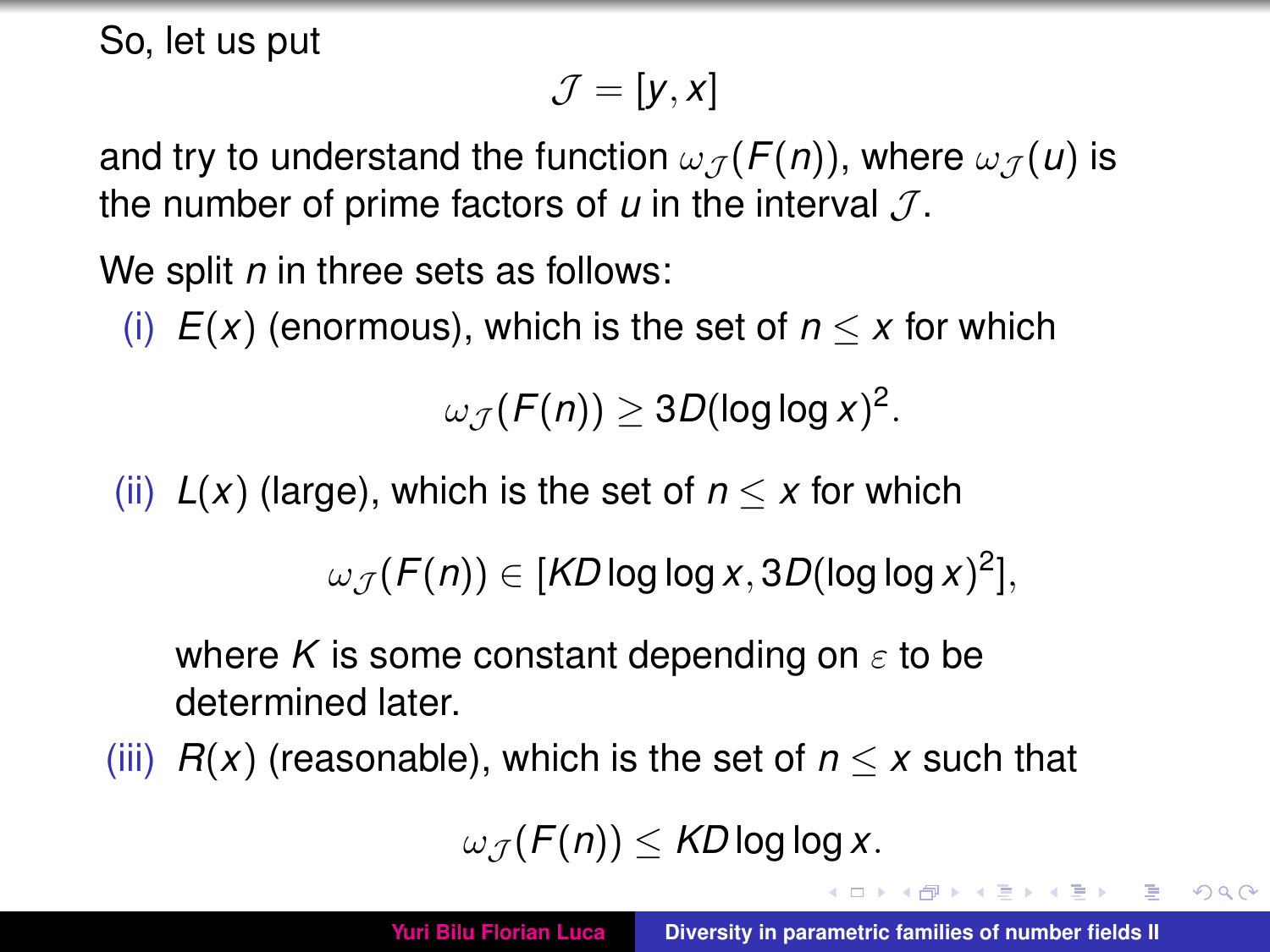For the purpose of this argument, if  $s := \omega_{\mathcal{J}}(F(n))$  we will denote by

$$
p_1 < p_2 < \cdots < p_s
$$

all prime factors of  $F(n)$  in  $J$ . Since

$$
|F(n)| \ll n^D \ll x^D,
$$

it follows that in case (i), if we put

$$
U := \lfloor (\log \log x)^2 \rfloor,
$$

then

$$
p_1\cdots p_U\leq x^{1/2} \quad \text{for large} \quad x.
$$

 $\left\{ \left\vert \left\langle \left\{ \mathbf{q}\right\} \right\rangle \right\vert \times\left\{ \left\vert \mathbf{q}\right\vert \right\} \right\}$ 

 $2Q$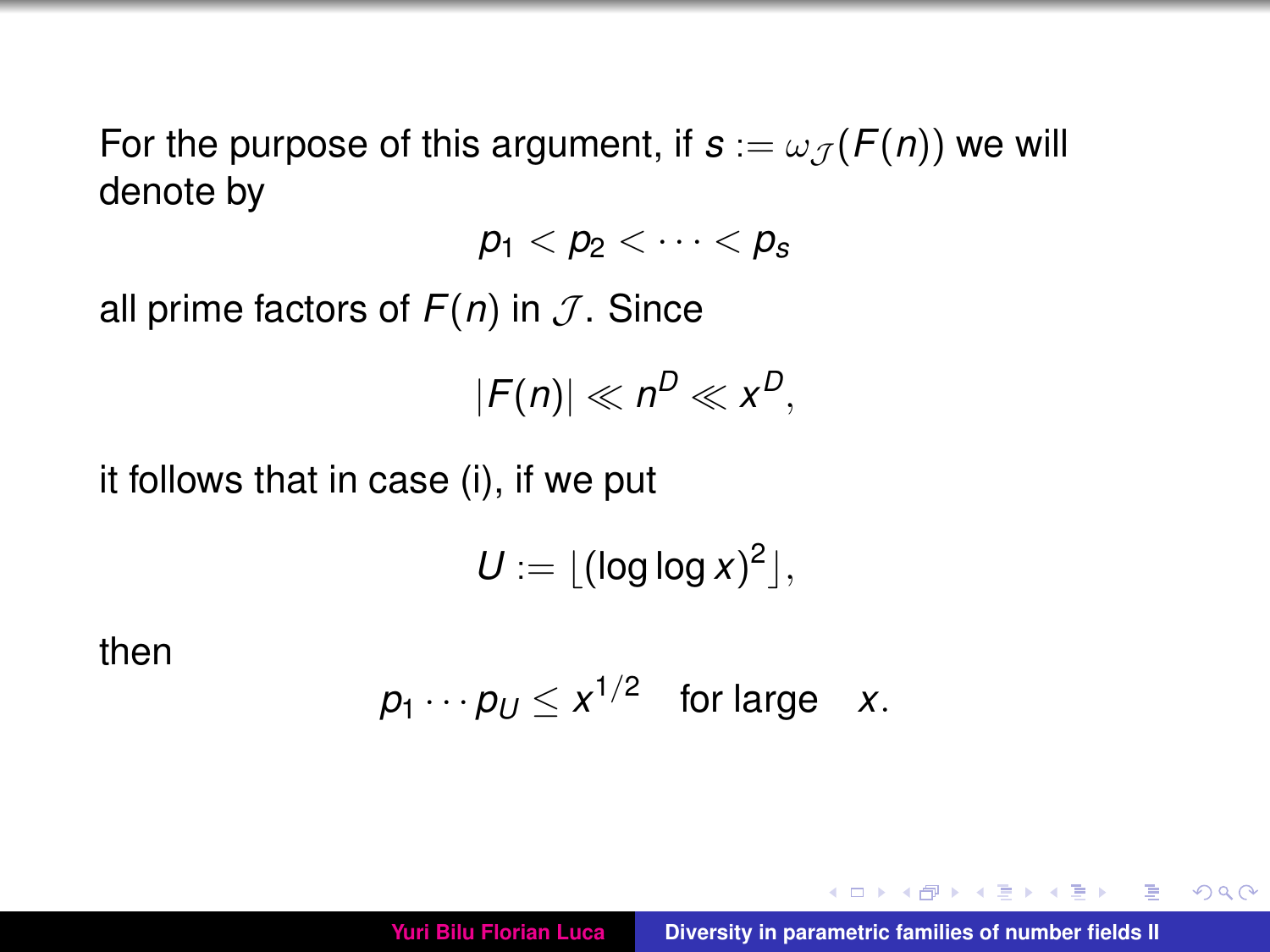Let  $\rho_F : \mathbb{N} \to \mathbb{N} \cup \{0\}$  be the multiplicative function given by

$$
\rho_F(d) = \#\{0 \leq n \leq d-1 : F(n) \equiv 0 \pmod{d}\}.
$$

Clearly,

 $\rho$ *F*(*u*)  $\leq D^{\omega(u)}$ holds for all squarefree u.

To count *E*, fix

$$
p_1 < p_2 < \cdots < p_U \quad \text{all in} \quad \mathcal{J},
$$

and let us count the number  $n \leq x$  such that  $m_1 \mid F(n)$ , where  $m_1 = p_1 \cdots p_U$ . The number of such *n* is

<span id="page-14-0"></span>
$$
\frac{\rho_F(m_1)}{m_1}x+O(\rho_F(m_1))\ll \frac{D^{\omega(m_1)}}{m_1}x.\tag{3}
$$

イロト イ母ト イヨト イヨト

 $2Q$ 

÷.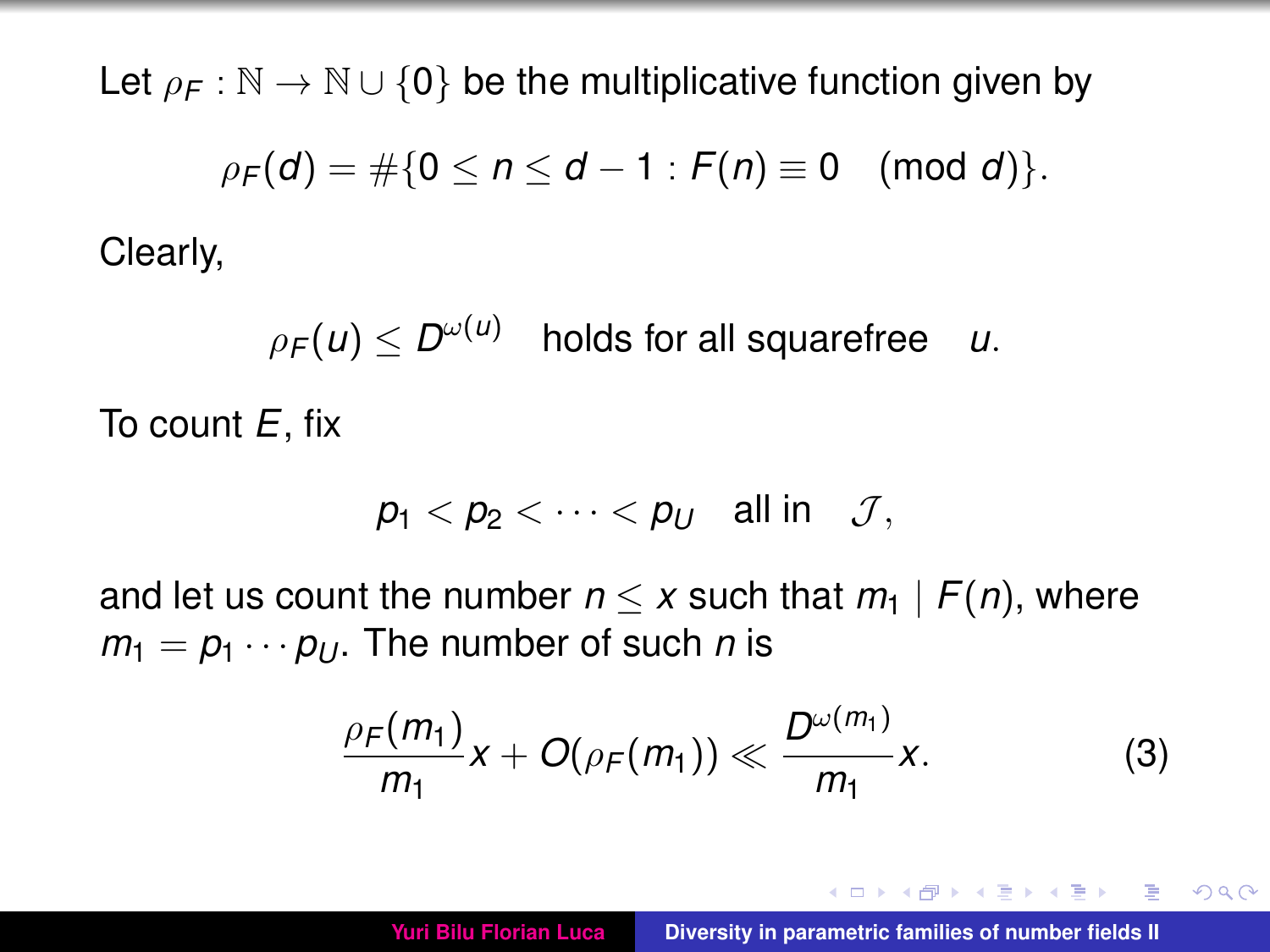For the above inequality, we used that

$$
D^{\omega(m_1)} = D^{O(\log m_1/\log \log m_1)} = m_1^{O(1)} \leq x^{O(1)},
$$

so in the left–hand side of [\(3\)](#page-14-0), the first term  $D^{\omega(m_1)}x/m_1$ dominates because  $m_1 \leq x^{1/2}.$  We sum up over the possible  $m<sub>1</sub>$  getting

<span id="page-15-1"></span><span id="page-15-0"></span>
$$
\#E(x) \ll xD^U \sum_{\substack{p|m_1 \Rightarrow p \in [y,x] \\ \mu^2(m_1)=1 \\ \omega(m_1)=U}} \frac{1}{m_1}.
$$
 (4)

The last sum which we denote by  $S_3$ , is, by the multinomial coefficient trick,

$$
\begin{array}{lcl} S_3 & \leq & \displaystyle \frac{1}{U!} \left( \displaystyle \sum_{y \leq \rho \leq x} \frac{1}{\rho} \right)^U \ll \left( \frac{(e+o(1)) \log \log x}{U} \right)^U \\ & \leq & \displaystyle \exp \left( -(1+o(1)) (\log \log x)^2 (\log \log \log x) \right). \end{array}
$$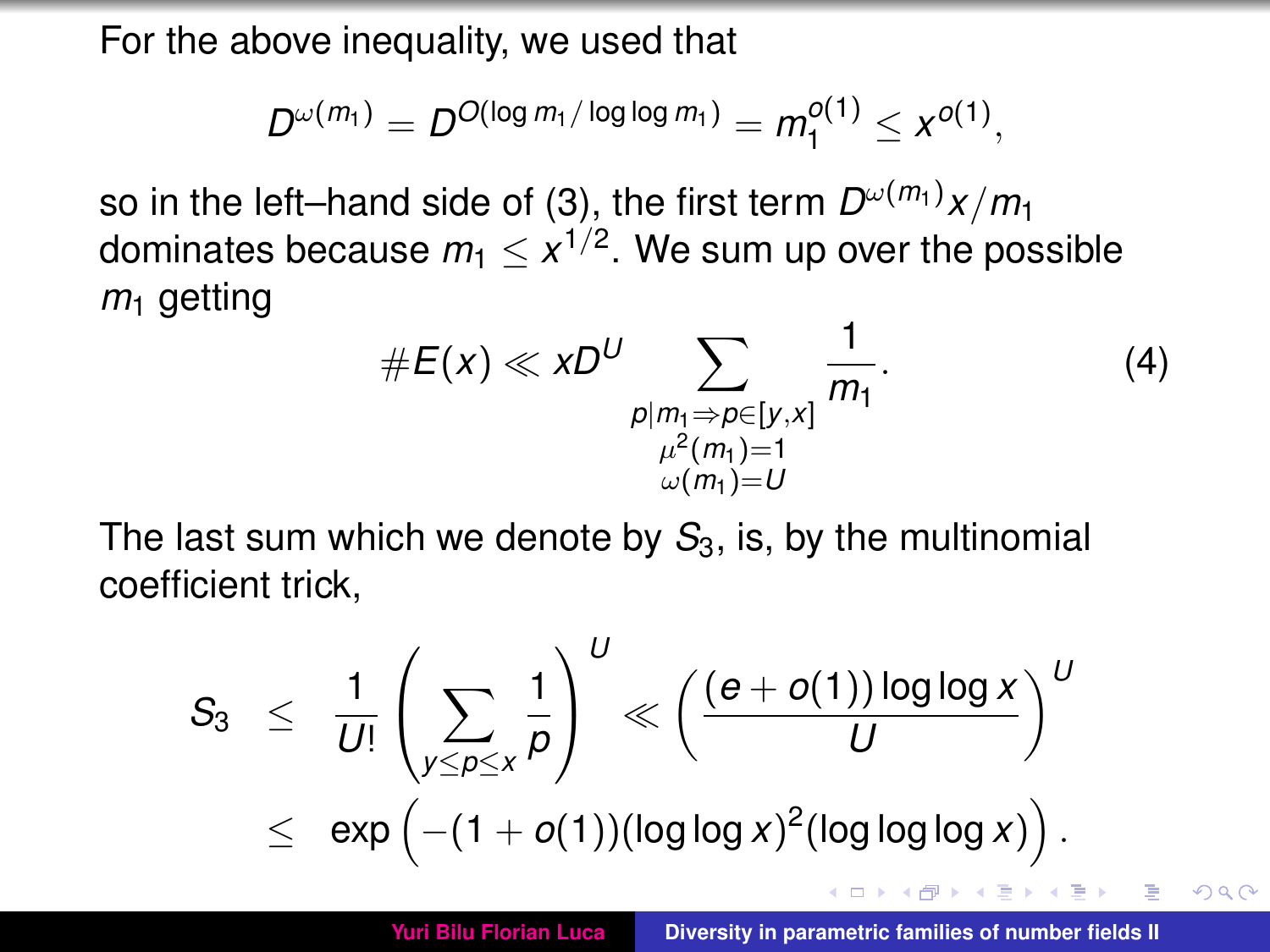For each such *n*, since

$$
|F(n)| \ll n^D \ll x^D,
$$

it follows that  $\omega_{\mathcal{J}}(F(n)) \leq \log x$  for large *x*. Thus, the number *m* | *F*(*n*) can be chosen in at most

$$
\binom{\lfloor \log x \rfloor}{k} \leq (\log x)^k \leq \exp((\log \log x)^2)
$$

ways. So, the number of pairs

<span id="page-16-0"></span>(*n*, *m*)

among  $\mathcal L$  with *n* from  $E(x)$  is at most

$$
\frac{xD^U}{\exp((1+o(1))\log\log x)^2(\log\log\log x)} \times \exp((\log\log x)^2)
$$
  
= 
$$
\frac{x}{\exp((1+o(1))(\log\log x)^2(\log\log\log x))}
$$
.  
This is  $o(\#\mathcal{M}_F(x))$  as  $x \to \infty$ . So, we dealt with (i).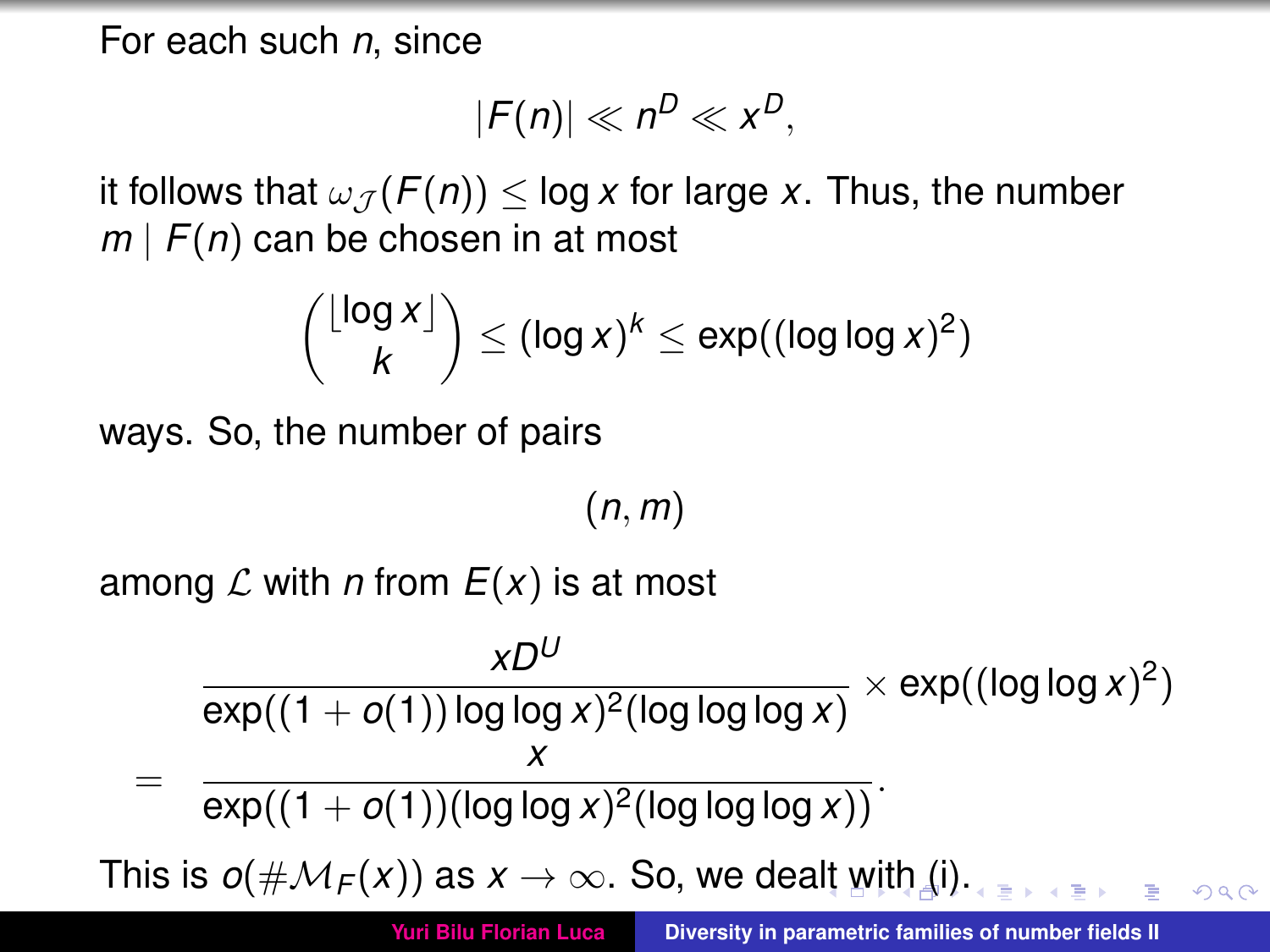Let us deal with (ii) now.

We let  $i_0$  and  $i_1$  be maximal and minimal positive integers such that

$$
2^{i_0} \leq K \quad \text{and} \quad 2^{i_1} \geq 3(\log \log x),
$$

respectively. Clearly,

$$
i_1 - i_0 = O(\log \log \log x).
$$

Consider

$$
j\in [i_0,i_1-1]
$$

and let us look only at those *n* such that

$$
\omega_{\mathcal{J}}(F(n)) \in [2^j D \log \log x, 2^{j+1} D \log \log x].
$$

We revisit the previous argument. We now take

$$
U:=\lfloor 2^{j-1}\log\log x\rfloor,
$$

and let

$$
m_1=p_1\cdots p_U.
$$

<span id="page-17-0"></span>**K 母 ▶ ( ヨ ▶ ) ←**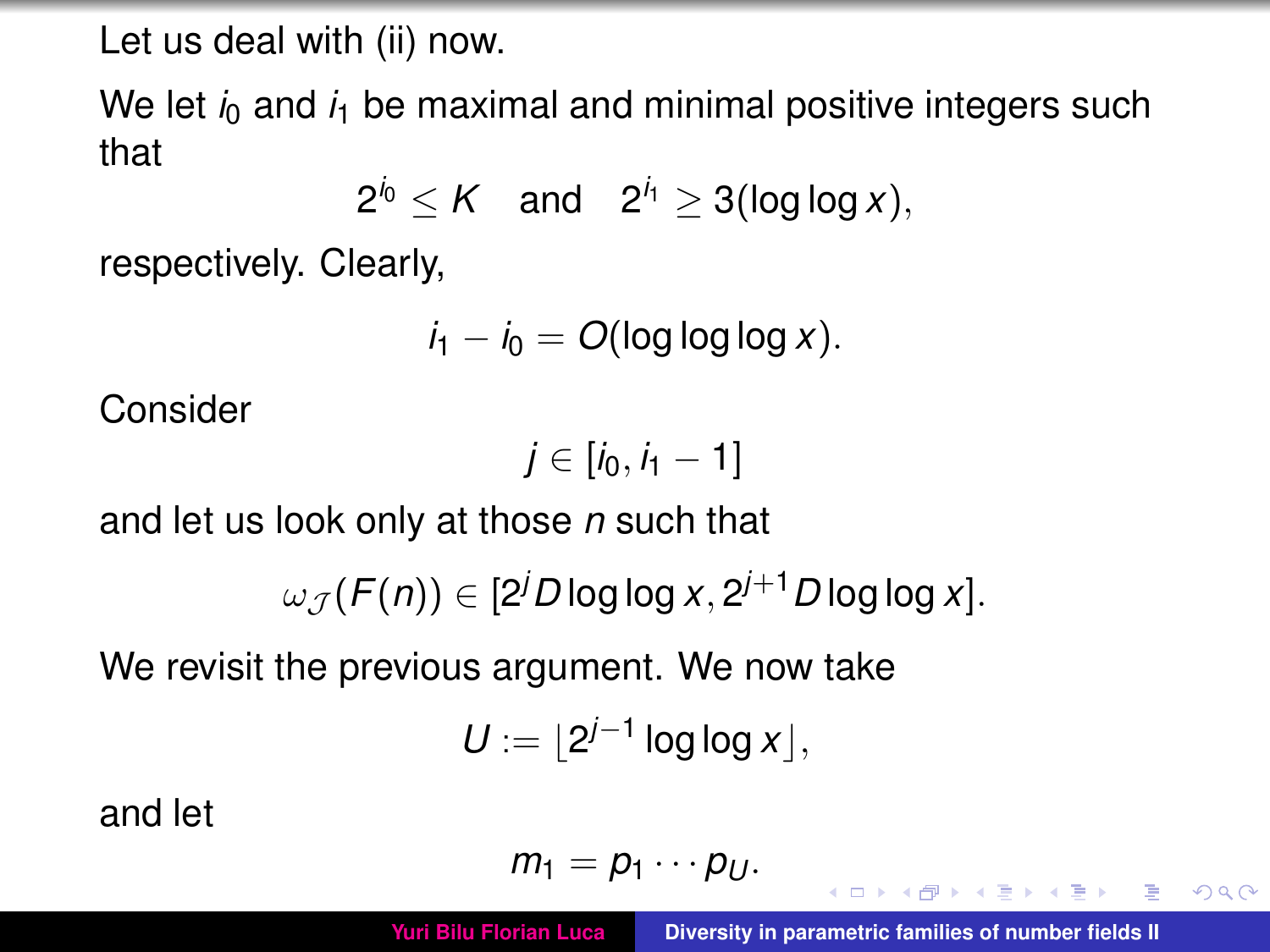Then

$$
m_1^{2D} \leq |F(n)| \ll x^D,
$$

therefore  $m_1 \ll x^{1/2}$ . The argument used to prove [\(4\)](#page-15-1) shows that

<span id="page-18-0"></span>#*L*(*x*) *xD<sup>U</sup>* X *p*|*m*1⇒*p*∈[*y*,*x*] µ 2 (*m*1)=1 ω(*m*1)=*U* 1 *m*<sup>1</sup> . (5)

Let *S*<sup>4</sup> be the last sum above. Then

$$
S_4 \ll \frac{1}{U!} \left(\sum_{y \leq z \leq x} \frac{1}{p}\right)^U
$$
  

$$
\ll \left(\frac{(e+o(1))\log\log x}{U}\right)^U
$$
  

$$
\ll \frac{1}{(\log x)^{2^{j-1}\log(2^{j-1}/e+o(1))}}
$$
  
where we used that  $2^{j-1}/e \geq K/(4e) > e$  for  $K \geq 4e^2$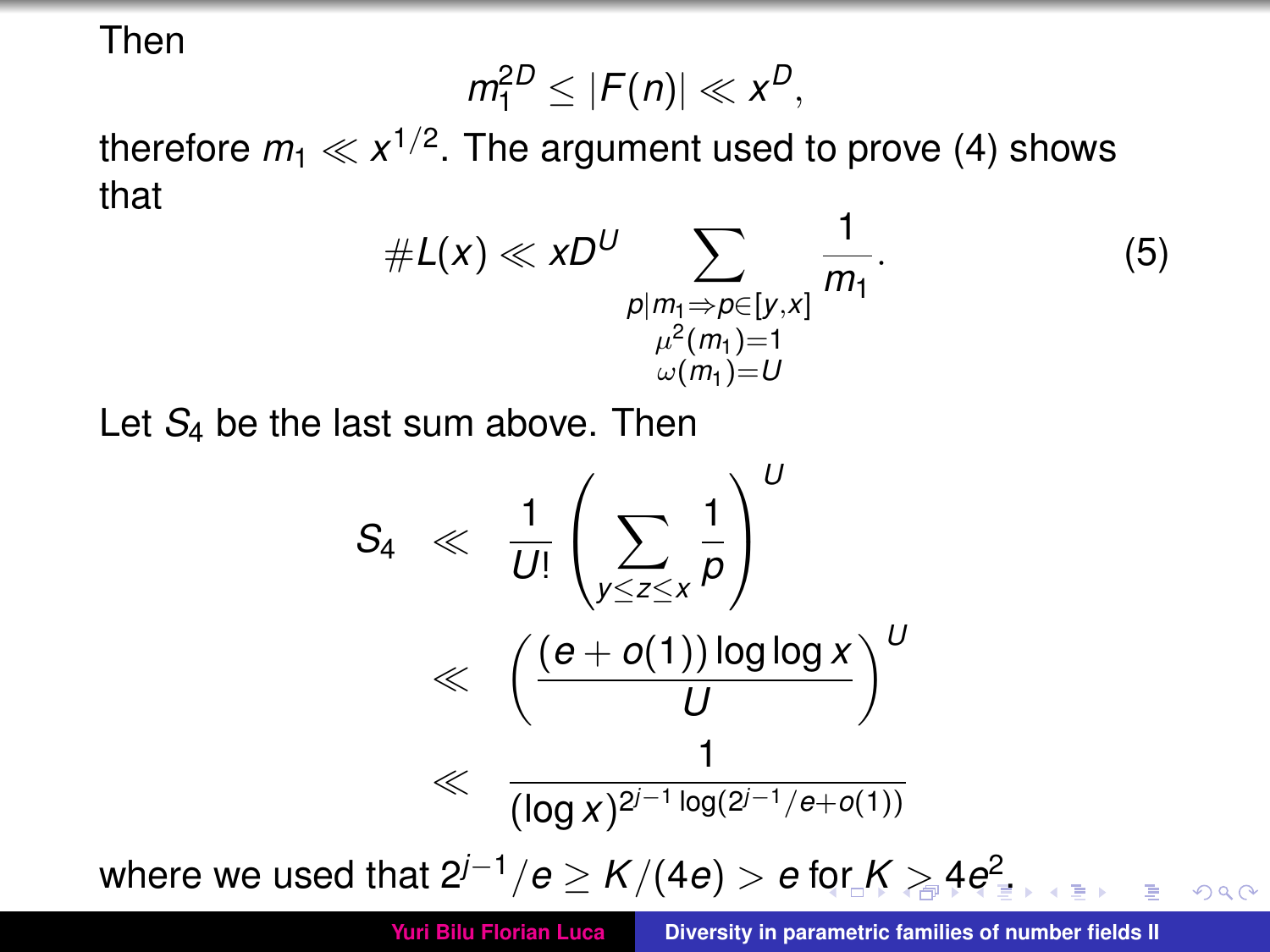Thus,

$$
\#L(x) \ll xD^US_4 \ll x(\log x)^{2^{j-1}\log D}S_4
$$
  

$$
\ll \frac{x}{(\log x)^{2^{j-1}\log(2^{j-1}/eD+o(1))}}.
$$

Since  $\omega_{\mathcal{J}}((F(n)) \leq 4U + 4$ , it follows that the number of choices for *m* is at most

$$
\binom{4U+4}{k+1} \leq \left(\frac{2^{j+2}}{\delta_{\digamma\epsilon}}+o(1)\right)^{\delta_{\digamma\epsilon}\log\log x+O(1)}
$$
  

$$
\ll (\log x)^{\delta_{\digamma\epsilon}\log(2^{j+3}/\delta_{\digamma\epsilon})}
$$

for large *x*. Thus, the number of pairs  $(n, m)$  in the list  $\mathcal L$  coming from  $n \in L(x)$  with a fixed *j*, is

$$
\ll \frac{x}{(\log x)^{2^{j-1}\log(2^{j-2}/eD)-\varepsilon\delta_F\log(2^{j+3}/\delta_F\varepsilon)}}
$$

イロト イ母 トイラ トイラト

<span id="page-19-0"></span>Þ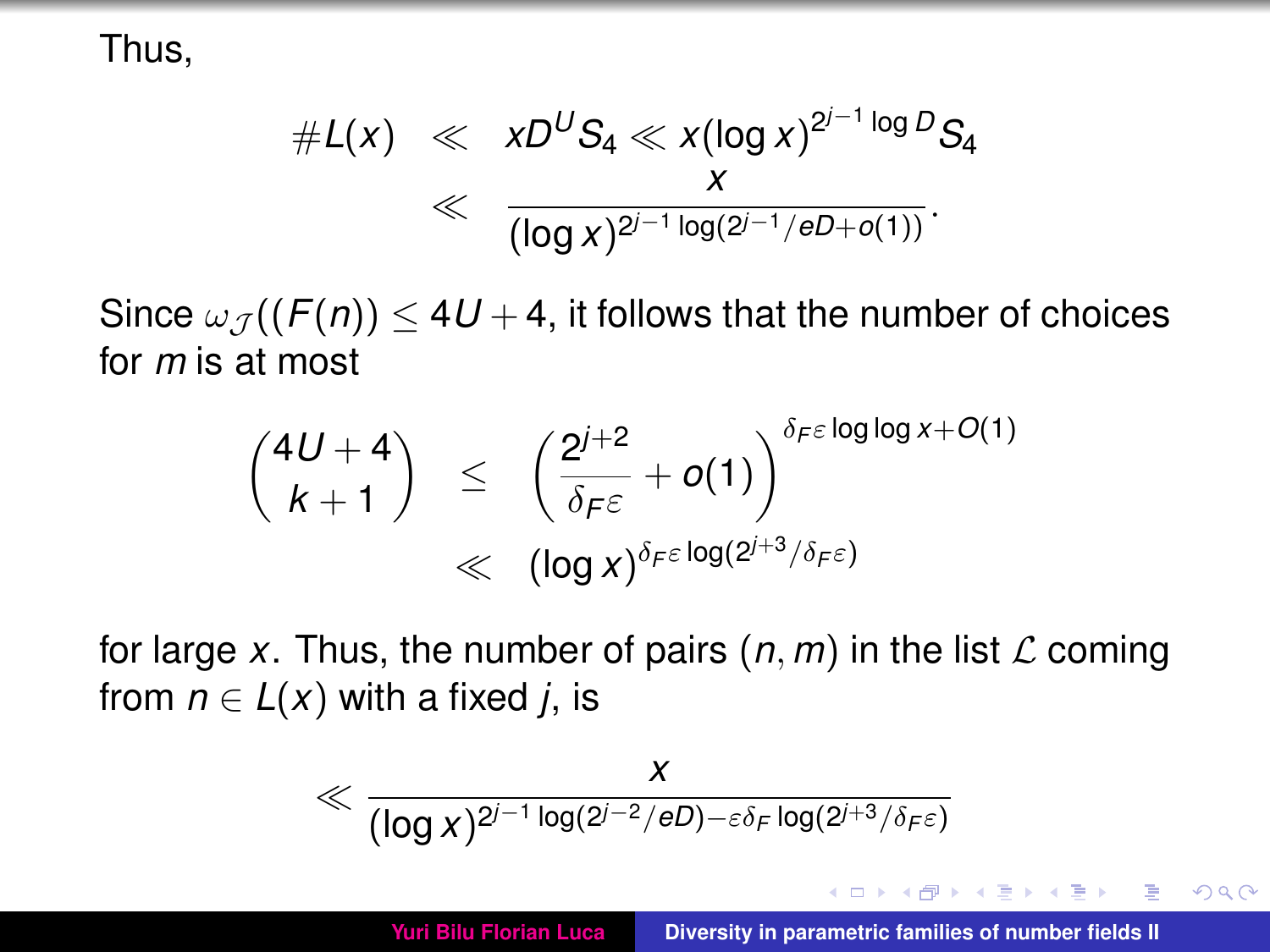The exponent above is

$$
2^{j-1}(\log 2)j(1-\varepsilon\delta_F+O(\log(1/\varepsilon)/j))
$$

where the constant implied by *O* depends on *D*. Since  $2^j \geq 2^{j_0} \geq K/2,$ 

we have

$$
j \ge \log(K/2)/\log 2
$$
, so if  $K \ge (1/\varepsilon)^{O(1)}$ 

is sufficiently large, then the factor

$$
1-\varepsilon\delta_F+O(\text{log}(1/\varepsilon)/j)\geq 1/2.
$$

Thus, the number of such pairs for a fixed *j* is

$$
\ll \frac{x}{(\log x)^{2^{j-2}j}}.
$$

Summing over *j*, this sum is dominated by the first term, so if  $j > 2$  (that is,  $K > 8$ ), then the number of such pairs is

$$
O\left(\frac{x}{(\log x)^2}\right).
$$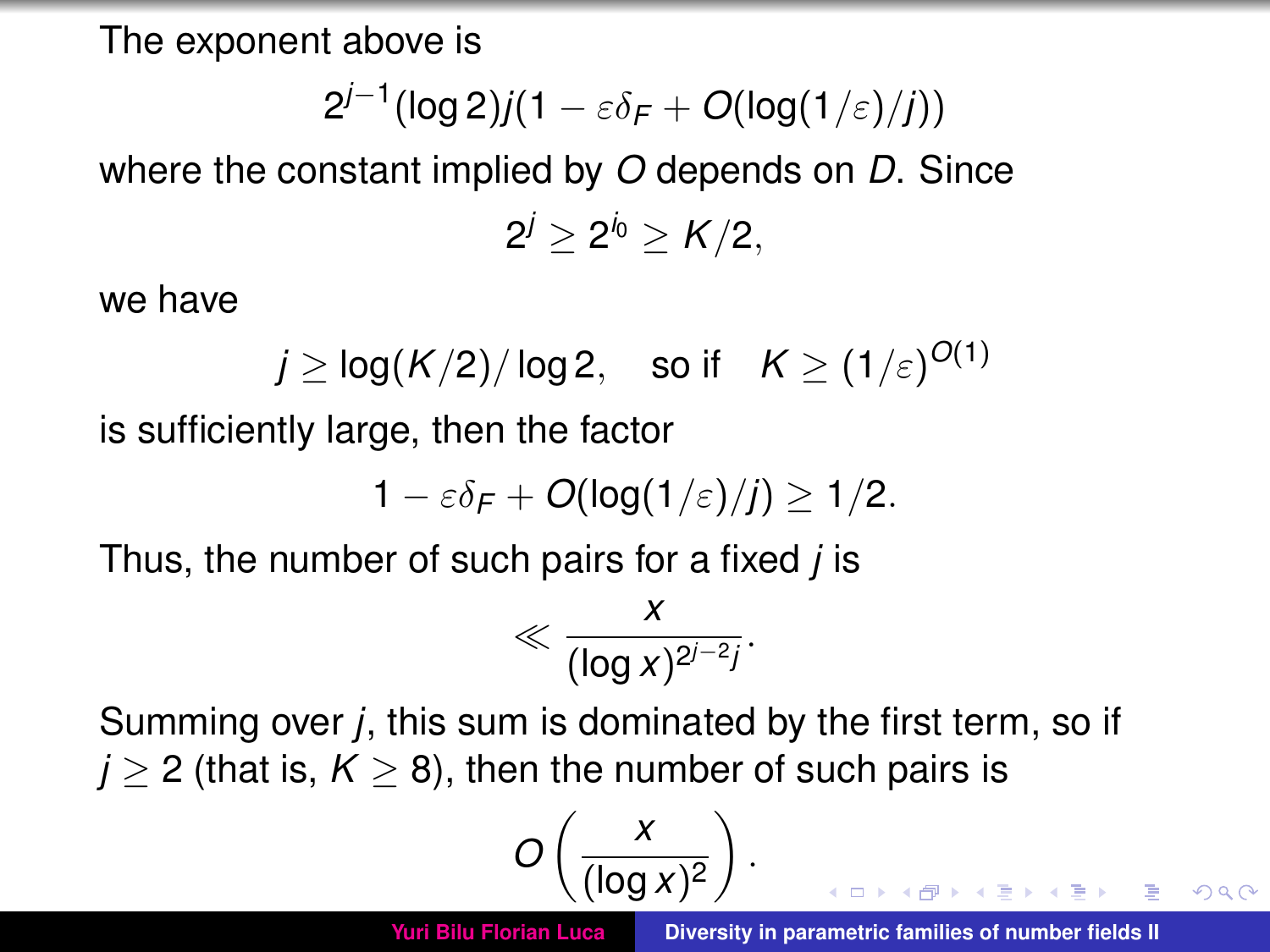It remains to deal with  $n \in R(x)$ . If

$$
n \in R(x), \quad \text{then} \quad \omega_{\mathcal{J}}(F(n)) \leq K D \log \log x.
$$

Thus, the number of *m*'s such that  $(n, m)$  is in  $\mathcal L$  for fixed  $n \in R(x)$  is

$$
\leq {\lfloor K D \log \log x \rfloor \choose k+1} = (\log x)^{O(\varepsilon \log(1/\varepsilon))}.
$$

By the Lemma 3, the number of *n* with  $z(n) \geq 6D$  is

$$
O\left(\frac{x}{(\log x)^{2+O(\varepsilon)}}\right).
$$

Hence, since the number of *m* is (log *x*)<sup>*O*(εlog(1/ε)))</sup>, it follows that the number of pairs  $(n, m)$  with  $n \in R(x)$  and  $z(n) \geq 6D$  in  $\mathcal{L}$  is *x*

$$
\ll \frac{x}{(\log x)^{2+O(\varepsilon \log(1/\varepsilon))}}.
$$

イロト イ押ト イヨト イヨ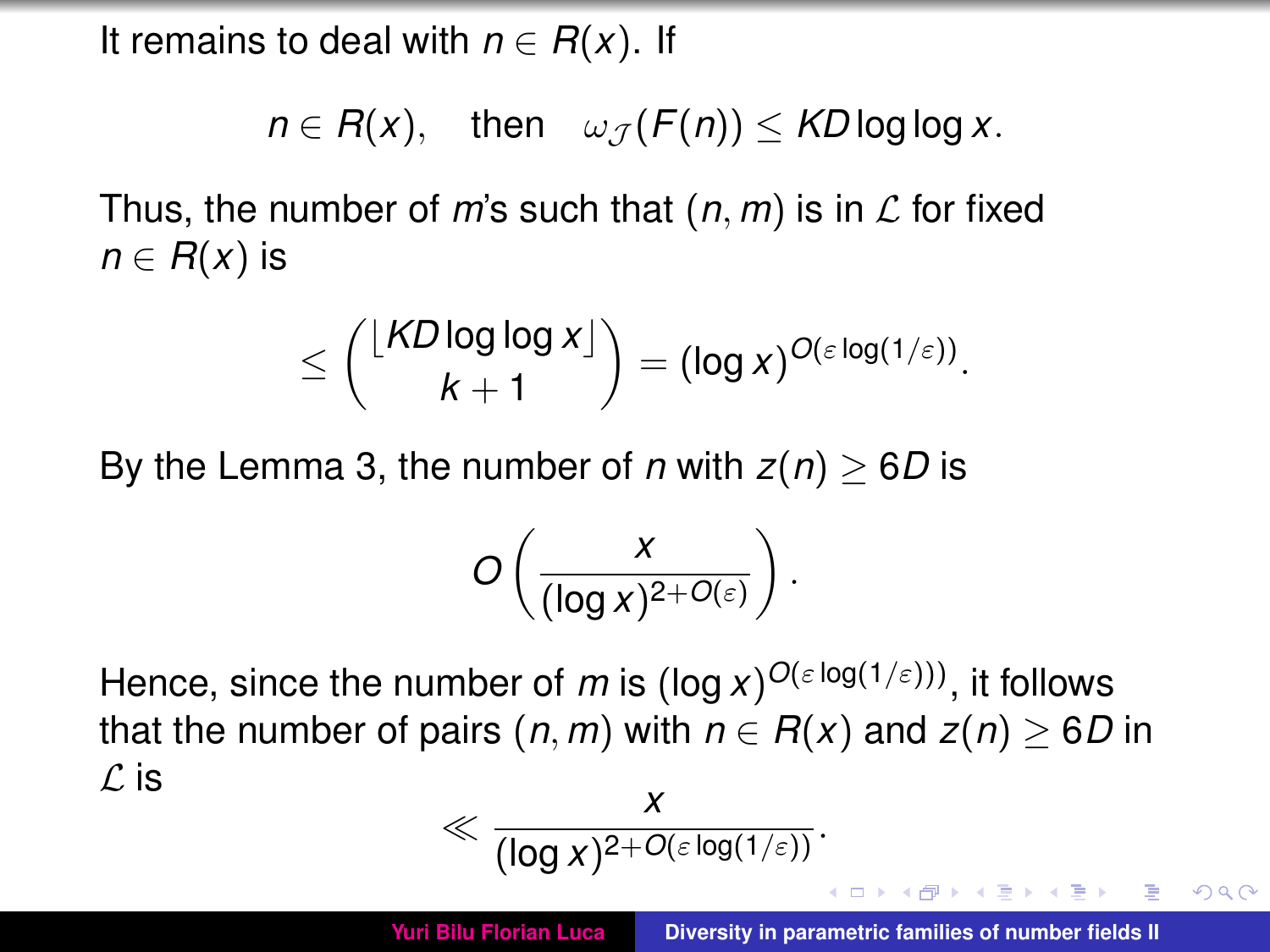Now take  $\varepsilon = \varepsilon_0$  such that the above exponent of the logarithm  $is > 1$ . Then the number of such pairs is

$$
O\left(\frac{x}{\log x}\right).
$$

Since

$$
\#\mathcal{M}_F(x)=x/(\log x)^{1-\delta_F\varepsilon_0+o(1)},
$$

it follows that for large  $x$ , at least half of the pairs in  $\mathcal L$  will have

$$
z(n)\leq 6D.
$$

Now we are done.

It remains to prove the Lemma 3.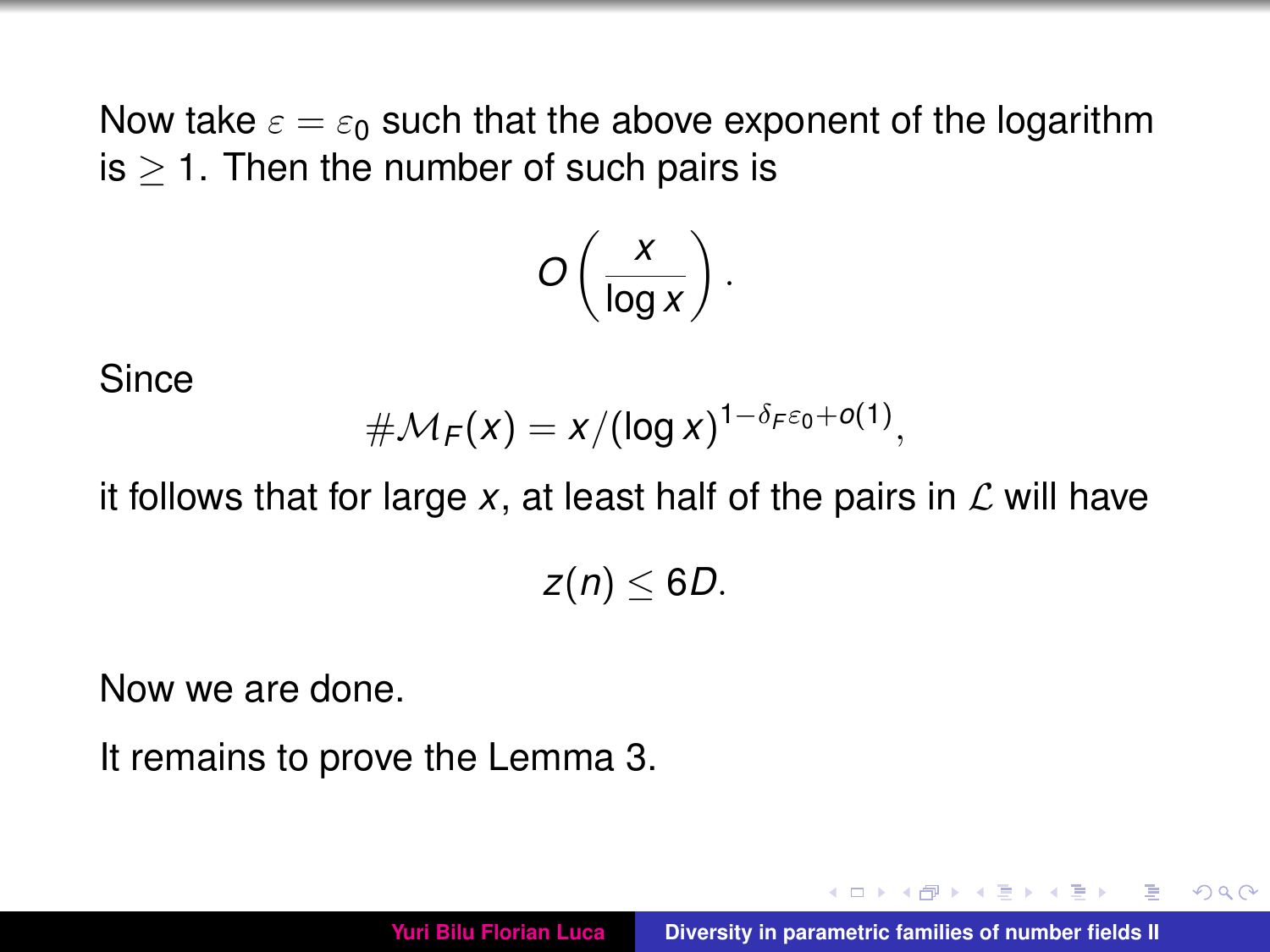#### The proof of Lemma 3

We keep the previous notations, especially

 $y = \exp((\log x)^{1-\varepsilon})$ 

and let *A* be the set

$$
A = \{m : \mu^2(m) = 1, \ p \mid m \Rightarrow p \geq y \text{ and } p \in \mathcal{P}_F\}.
$$

We study  $A(t)$  for  $t \in [y, x]$ . We have

#### Lemma (4)

*Uniformly for*  $t \in [y, x]$ *, we have* 

$$
\#A(t)\leq \frac{t}{(\log x)^{1+O(\varepsilon)}}.
$$

*Here and in what follows, the constants implied by O depend on*  $\delta$ *F and D*.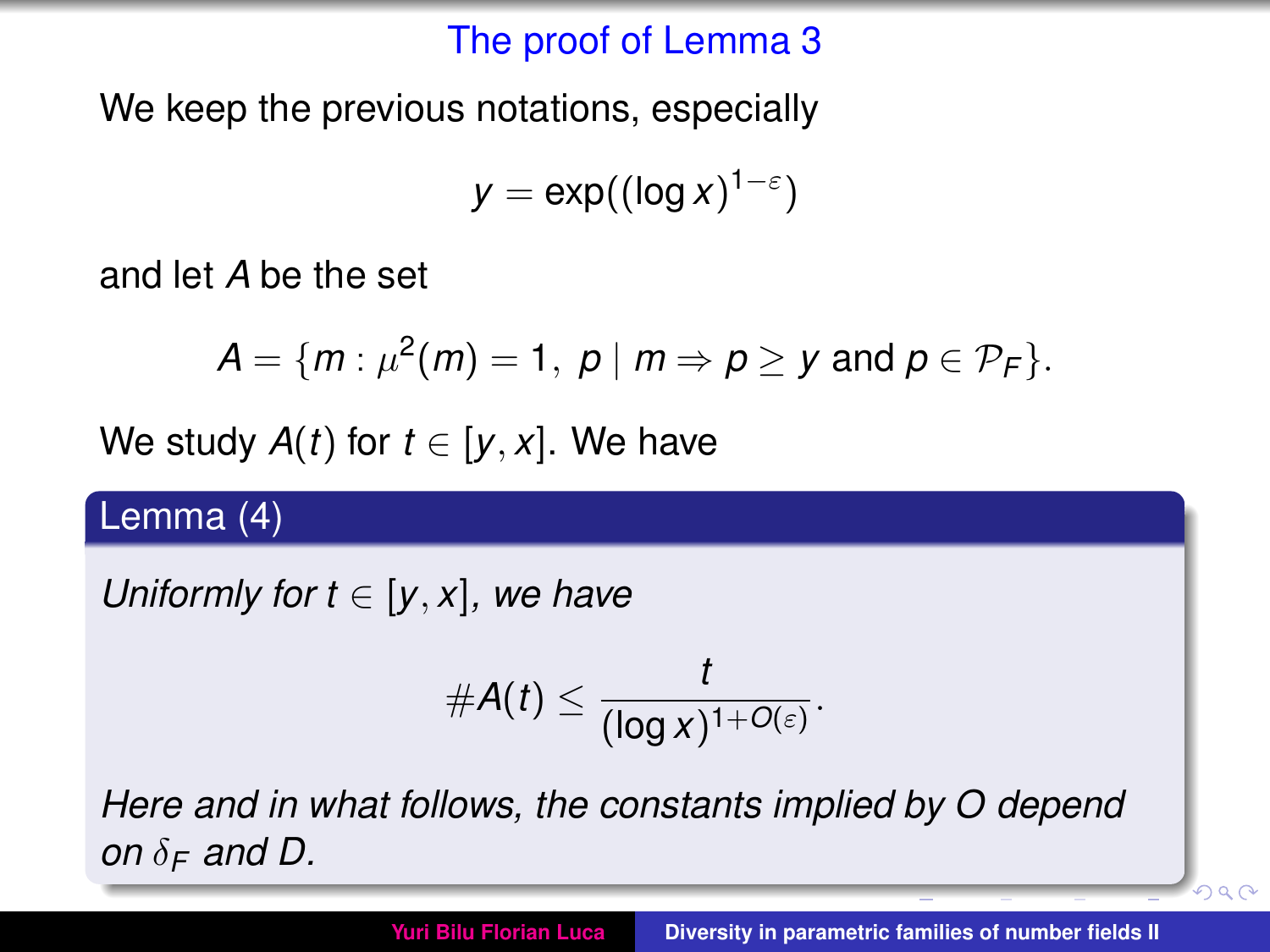*Proof.*

Let *g*(*n*) be the characteristic function of *A*. By a classical result

<span id="page-24-0"></span>
$$
\#A(t)=\sum_{n\leq t}g(n)\ll\frac{t}{\log t}\sum_{n\in A(t)}\frac{1}{n}.
$$
 (6)

Clearly, log  $t = (\log x)^{1+O(\varepsilon)}$  for  $t \in [y, x]$ . As for the sum above, we have

$$
S_5 = \sum_{n \in A(t)} \frac{1}{n} \le \prod_{\substack{y \le p \le t \\ p \in \mathcal{P}_F}} \left(1 + \frac{1}{p}\right) \le \exp\left(\sum_{\substack{y \le p \le t \\ p \in \mathcal{P}_F}} \frac{1}{p} + O\left(\sum_{p \ge y} \frac{1}{p^2}\right)\right)
$$
  

$$
\le \exp((\delta_F + o(1)) \log \log t - (\delta_F + o(1)) \log \log y + O(1/y))
$$
  

$$
\le (\log x)^{O(\varepsilon)},
$$

which together with [\(6\)](#page-24-0) finishes the proof.

 $QQ$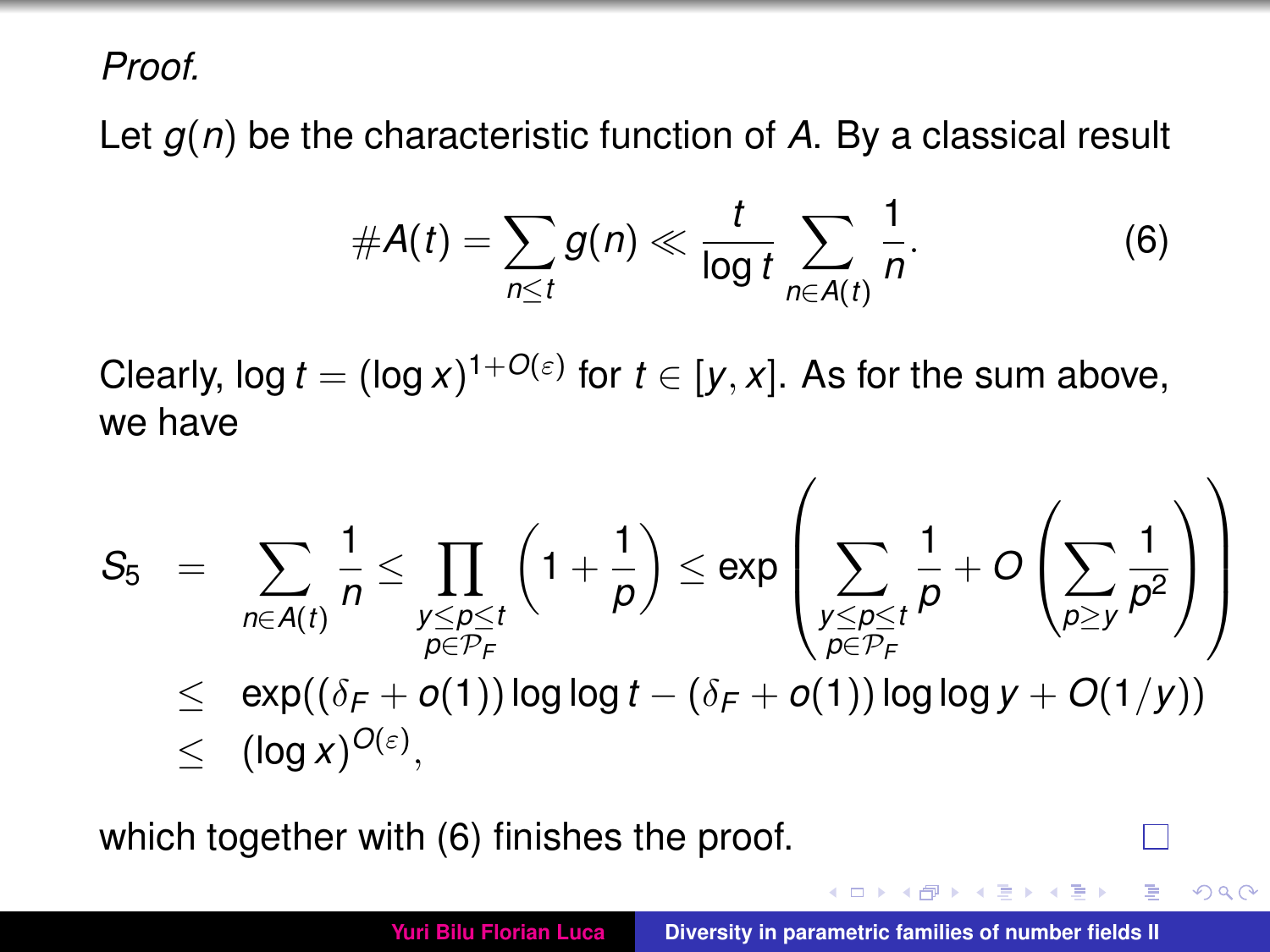## Lemma (5)

*Uniformly for*  $y \le a \le b \le x$ *, we have* 

$$
\sum_{\substack{a \leq n \leq b \\ n \in \overline{A}}} \frac{1}{n} \leq \frac{\log b - \log a + 1}{(\log x)^{1 + O(\varepsilon)}}.
$$

#### *Proof.*

This is just Abel summation formula. Indeed,

$$
\sum_{\substack{a \leq n \leq b \\ n \in \overline{A}}} \frac{1}{n} = \left( \frac{\#A(t)}{t} \Big|_{t=a}^{t=b} \right) - \int_{a}^{b} \frac{\#A(t)}{t^2} dt.
$$

In the first term we have

$$
\left(\frac{\#A(t)}{t}\Big|_{t=a}^{t=b}\right)\leq \frac{\#A(b)}{b}\ll \frac{1}{(\log x)^{1+O(\varepsilon)}},
$$

by Lemma 4.

 $4 \oplus 14 \oplus 14$ 

 $299$ 

重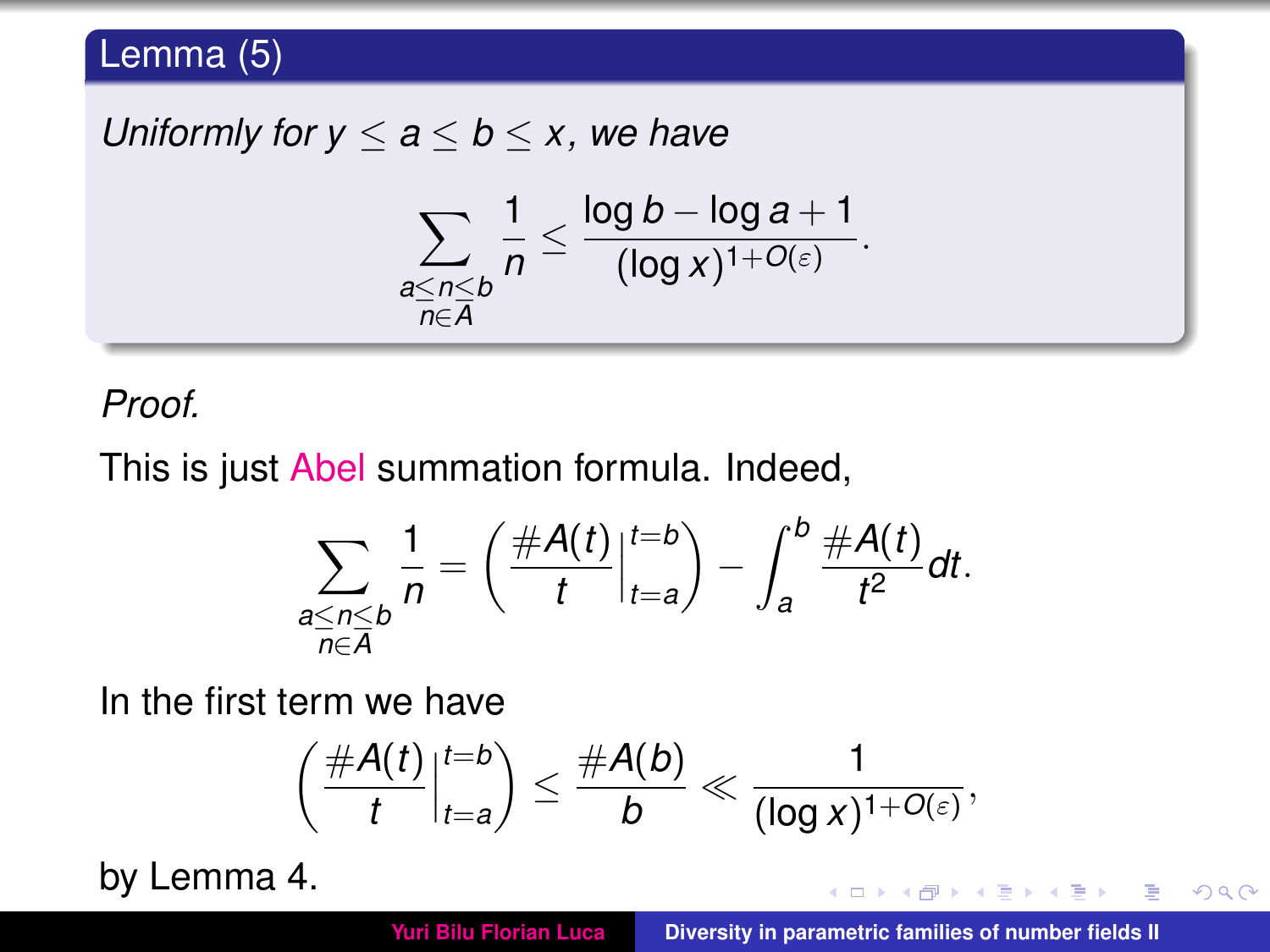Also by Lemma 4,

$$
\int_a^b \frac{\#A(t)}{t^2} dt \ll \frac{1}{(\log x)^{1+O(\varepsilon)}} \int_a^b \frac{dt}{t} = \frac{\log b - \log a}{(\log x)^{1+O(\varepsilon)}}.
$$

Lemma 5 now follows.

イロト イ団 トイミトイモ

П

<span id="page-26-0"></span>E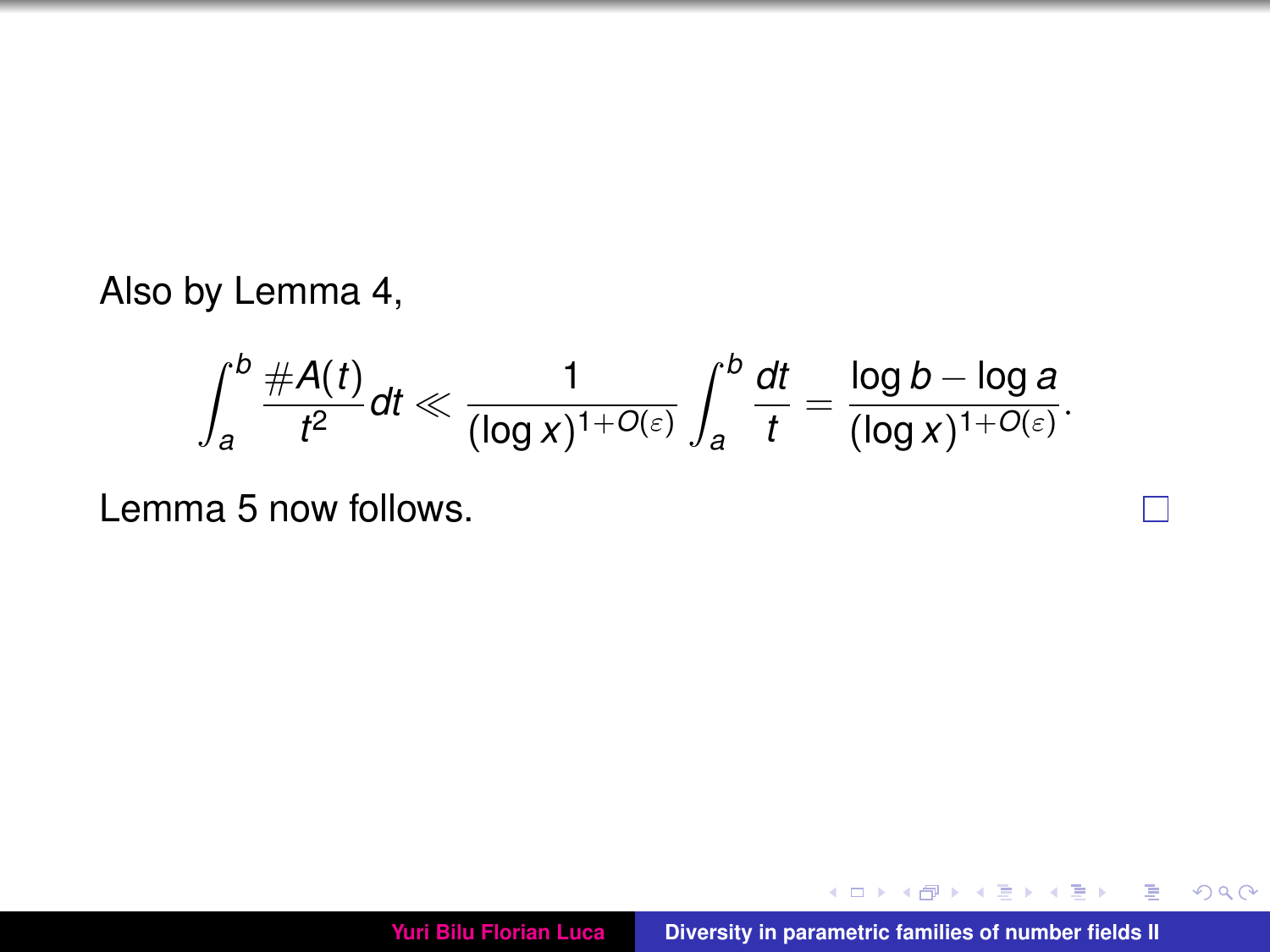#### The proof of Lemma 3

Suppose that

*z*(*n*) ≥ 6*D*.

Thus, there are 6*D* different *m*'s such that  $n = n_m$ . Each of them has

$$
P=P(m)\geq x^{9/10}.
$$

Let *s* be the number of such *P*'s. Then

$$
x^{9s/10}\leq|F(n)|\ll x^D,
$$

so

$$
s\leq 10D/9+o(1) \quad \text{as} \quad (x\to\infty).
$$

In particular

*s* < 2*D*

for large *x*. Since  $z(n) \geq 6D$ , it follows that there exists P and  $m_1$ ,  $m_2$ ,  $m_3$  with these last three numbers distinct in  $\mathcal{M}'_F(x)$ such that

$$
n = n_m
$$
 for each of  $m \in \{Pm_1, Pm_2, Pm_3\}$ .

<span id="page-27-0"></span> $\Omega$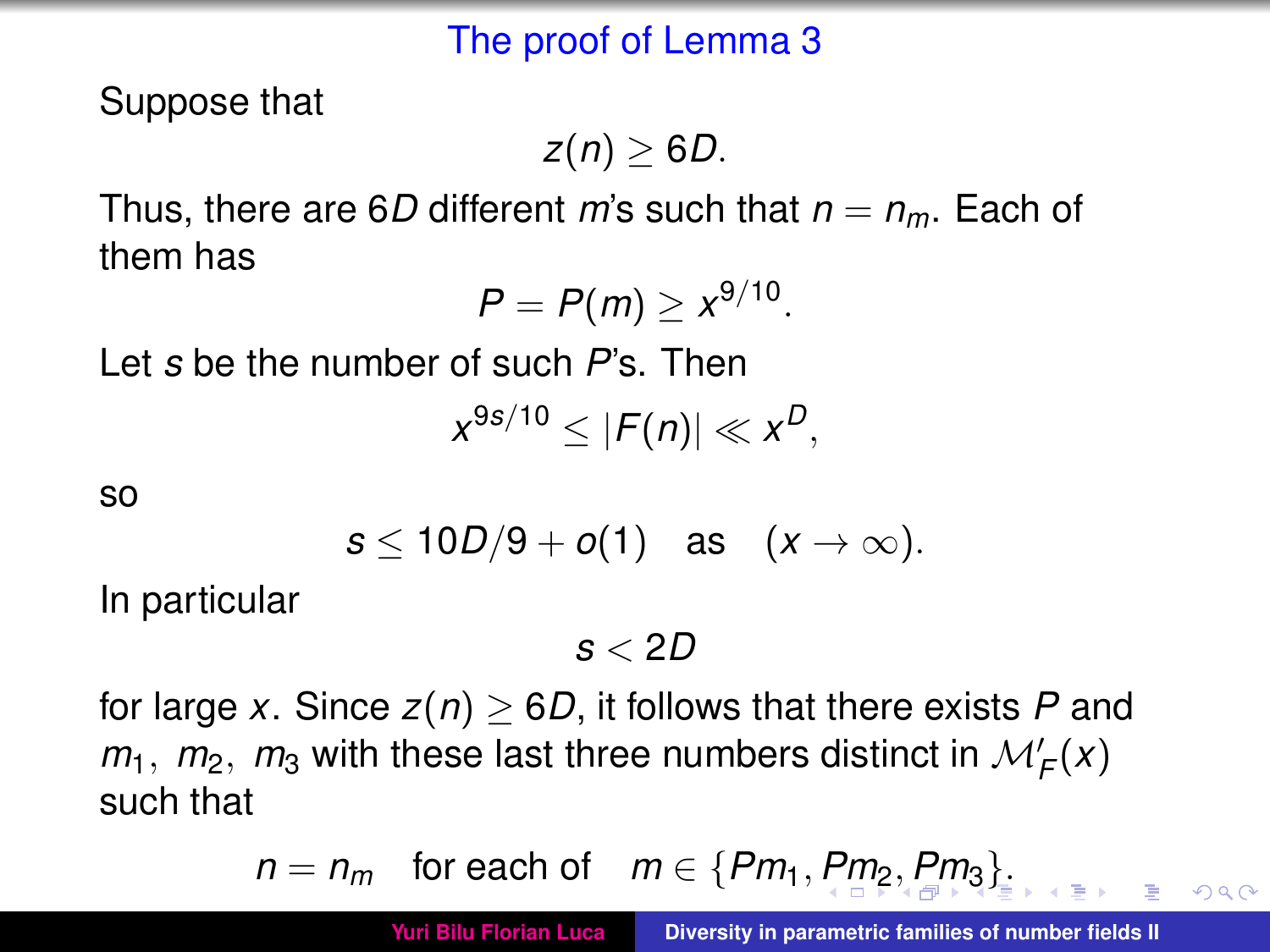Let's forget about *P* and just keep the condition that

$$
m_i | F(n)
$$
 for  $i = 1, 2, 3$ .

Since  $n \leq x$ , this shows that the number of such *n* is at most

$$
\frac{\rho_F([m_1,m_2,m_3])}{[m_1,m_2,m_3]}x+O(\rho_F([m_1,m_2,m_3])).
$$

For us,

 $m_i \leq x^{1/10}$  for  $i = 1, 2, 3$ , so  $[m_1 m_2, m_3] \leq x^{3/10} \leq x^{1/2}$ . Further,

$$
\omega([m_1,m_2,m_3])\leq 3k=O(\varepsilon\log\log x),
$$

therefore

$$
\rho_F([m_1,m_2,m_3])\leq D^{\omega([m_1,m_2m_3])}=(\log x)^{O(\varepsilon)}.
$$

Hence, the number of our *n* is

$$
\ll x(\log x)^{O(\varepsilon)}\frac{1}{[m_1,m_2,m_3]}.
$$

<span id="page-28-0"></span>K個→ K 目→ K 目→ 一目 → K) Q Q →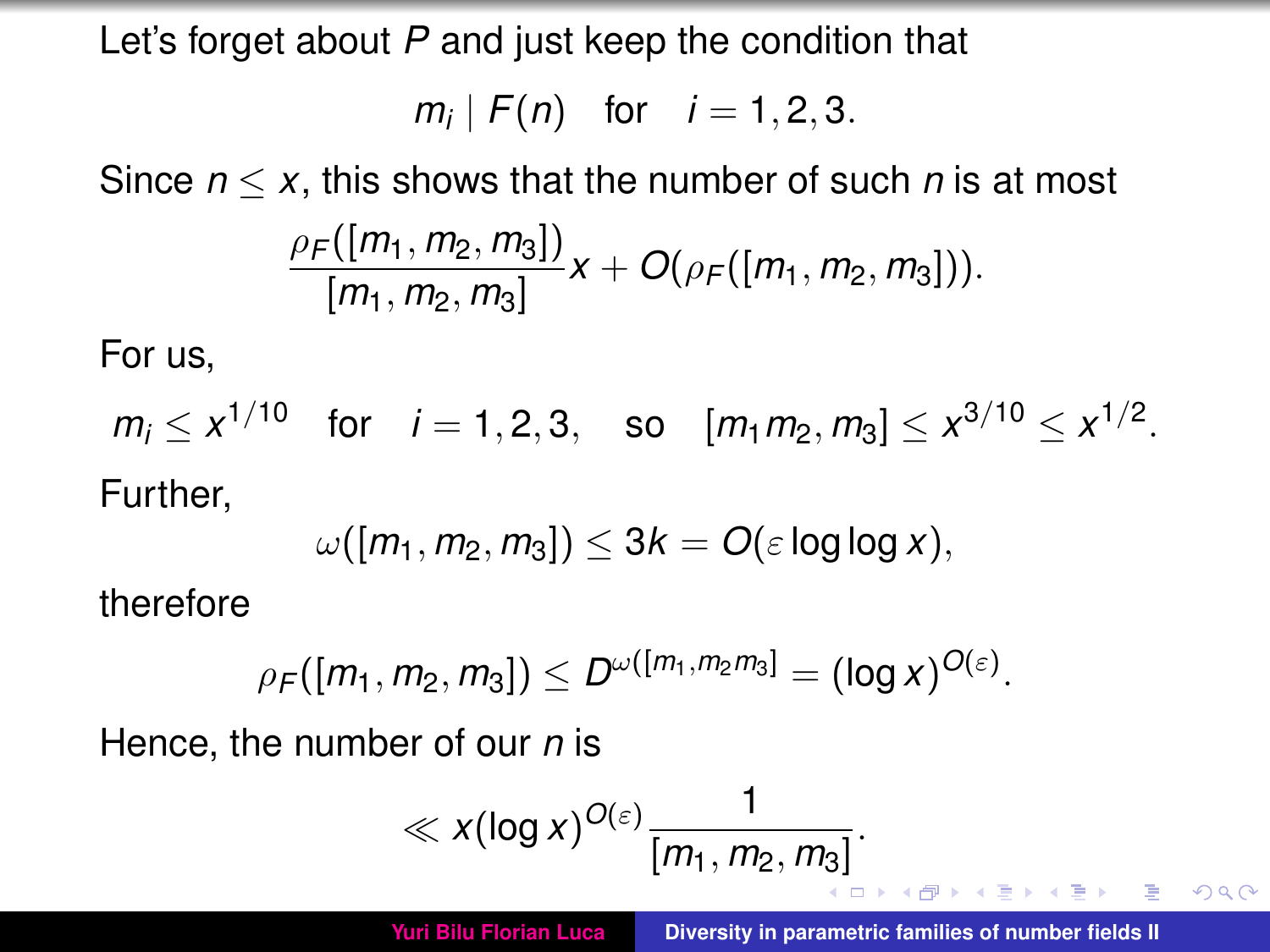It remains to study the sum

$$
S_6:=\sum_{m_1,m_2,m_3}\frac{1}{[m_1,m_2,m_3]}.
$$

This is what remains. We shall ignore multiplicative factors of size

 $(\log x)^{O(\varepsilon)}$ 

from now on. Since  $m_1$ ,  $m_2$ ,  $m_3$  are squarefree with the same number of prime factors, it follows that

 $m_i < [m_i, m_j]$  for all  $i < j \in \{1, 2, 3\}.$ 

We distinguish two cases.

→ 何 ト → ヨ ト → ヨ ト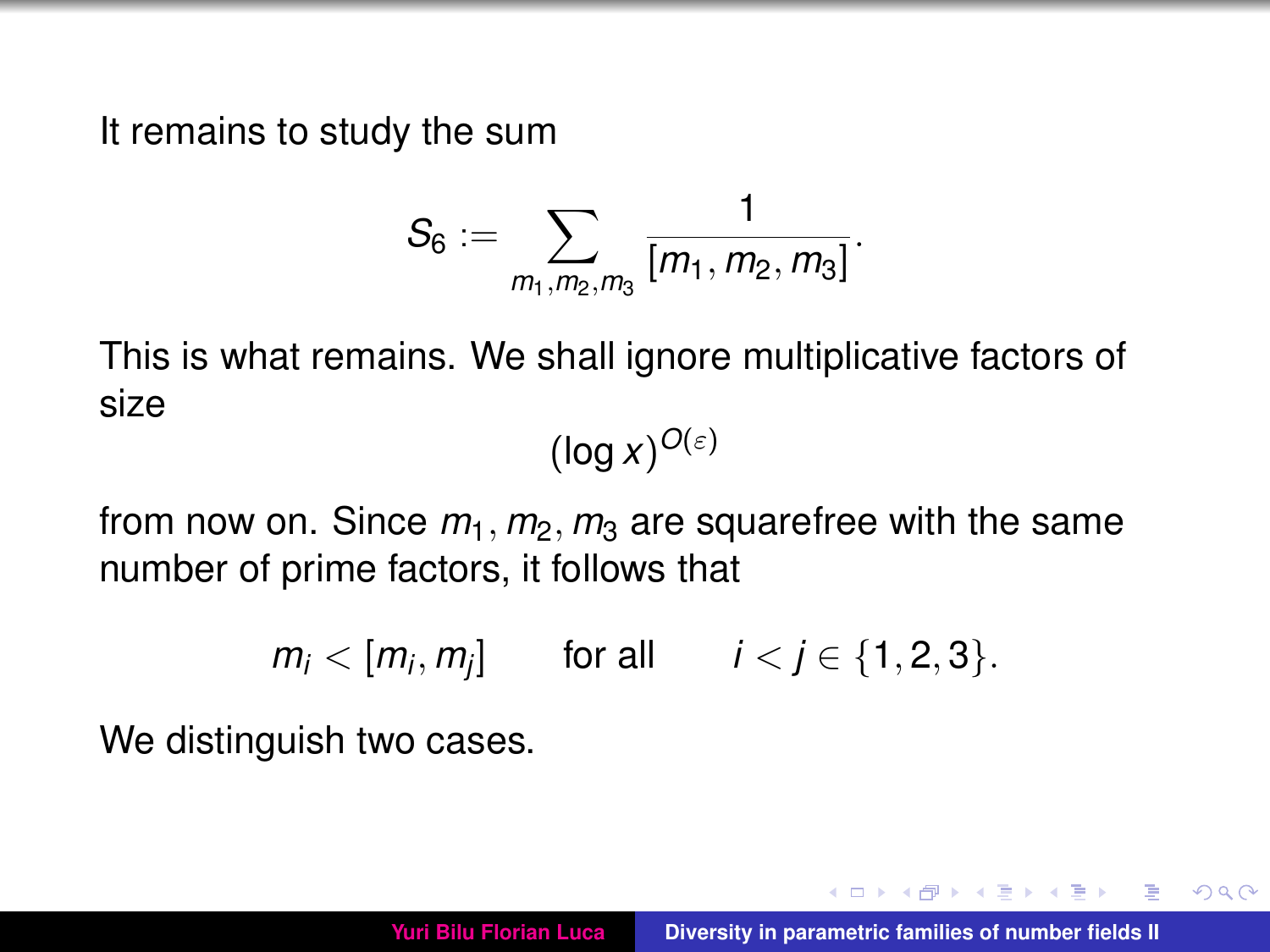**Case 1.** *There is some relabeling of the indices such that*  $[m_1, m_2] \neq [m_1, m_2, m_3].$ 

Fix  $m_1$ ,  $m_2$ . Then

 $m_3$   $\{ [m_1, m_2] \}$ .

Fix *u* such that

 $u = \gcd(m_3, [m_1, m_2])$ .

With  $m_1$ ,  $m_2$  being fixed,  $\mu$  is fixed in only

 $(\log x)^{O(\varepsilon)}$ 

ways as a divisor of  $[m_1, m_2]$ . Since

*Pm*<sub>1</sub>, *Pm*<sub>2</sub>, *Pm*<sub>3</sub> are all in  $[x/(2\kappa), x/\kappa]$ ,

it follows that

 $m_j/2 \le m_j \le 2m_j$  holds for all *i*, *j*.

 $299$ 

<span id="page-30-0"></span>÷.

 $\left\{ \bigoplus_{i=1}^n \mathbb{I} \left( \bigoplus_{i=1}^n \mathbb{I} \left( \bigoplus_{i=1}^n \mathbb{I} \left( \bigoplus_{i=1}^n \mathbb{I} \left( \bigoplus_{i=1}^n \mathbb{I} \left( \bigoplus_{i=1}^n \mathbb{I} \left( \bigoplus_{i=1}^n \mathbb{I} \left( \bigoplus_{i=1}^n \mathbb{I} \left( \bigoplus_{i=1}^n \mathbb{I} \left( \bigoplus_{i=1}^n \mathbb{I} \left( \bigoplus_{i=1}^n \mathbb{I$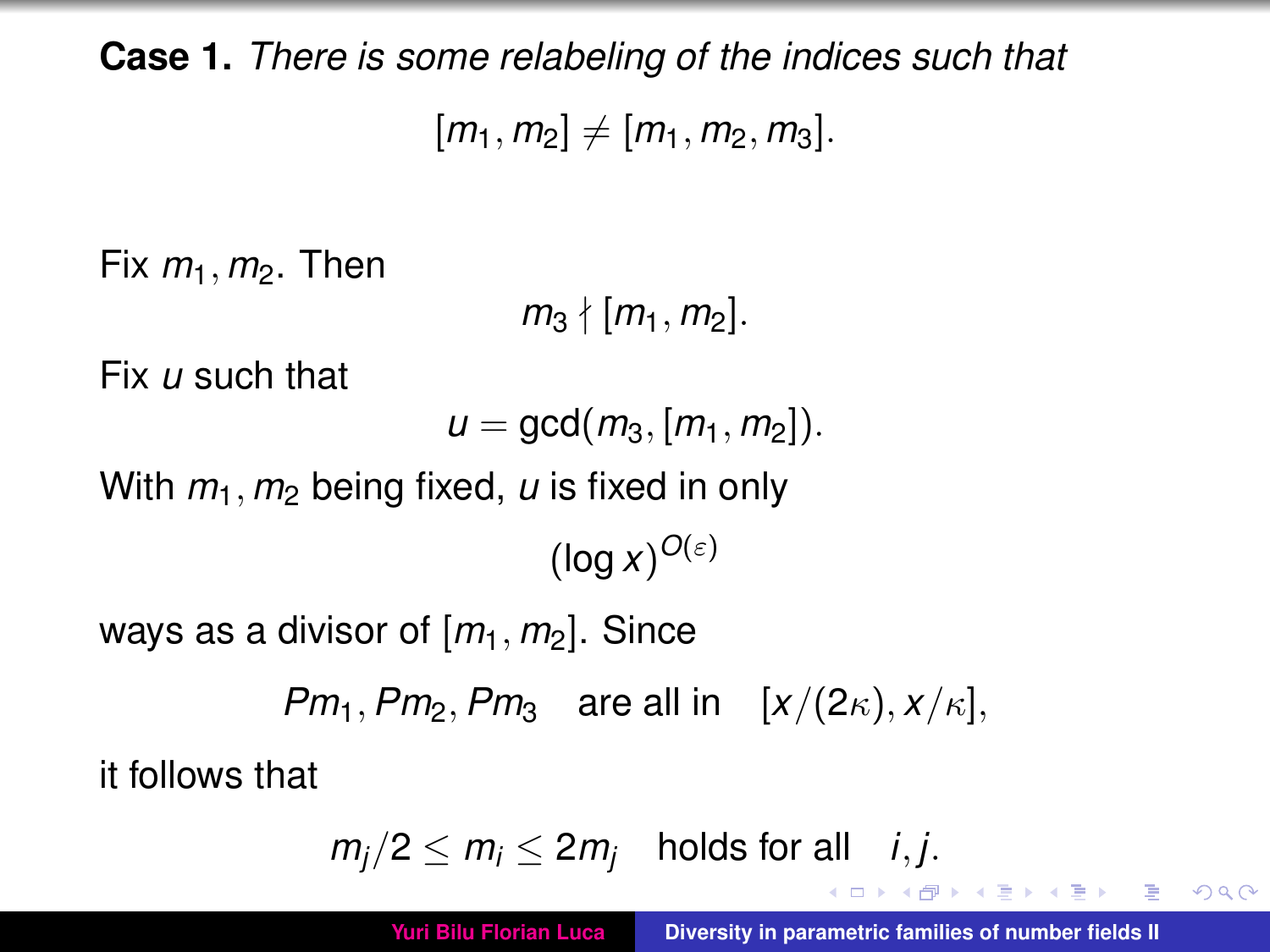Now write

$$
m_3=ud.
$$

Since *u* is fixed, we get

$$
m_1/(2u)\leq d\leq 2(m_1/u).
$$

Since *u* is a proper divisor of  $m_1$ , we have  $d > \gamma/2$ . Then

<span id="page-31-0"></span>
$$
[m_1, m_2, m_3] = [m_1, m_2]d,
$$

so the sum while keeping  $m_1$ ,  $m_2$ ,  $u$  fixed and summing up over all possible numbers *d*, we get

$$
\sum_{m_1,m_2,u \text{ fixed}}\frac{1}{[m_1,m_2,m_3]} \leq \frac{1}{[m_1,m_2]}\sum_{\substack{u|[m_1,m_2] \ m_1/(2u)\leq d \leq 2(m_1/u) \\ d \in A}}\frac{1}{\frac{1}{[m_1,m_2]([{\rm log}\,x)^{1+O(\varepsilon)}\sum_{u|[m_1,m_2]}}1}{\left(\frac{1}{[{\rm log}\,x)^{1+O(\varepsilon)}[m_1,m_2]}\right)}.
$$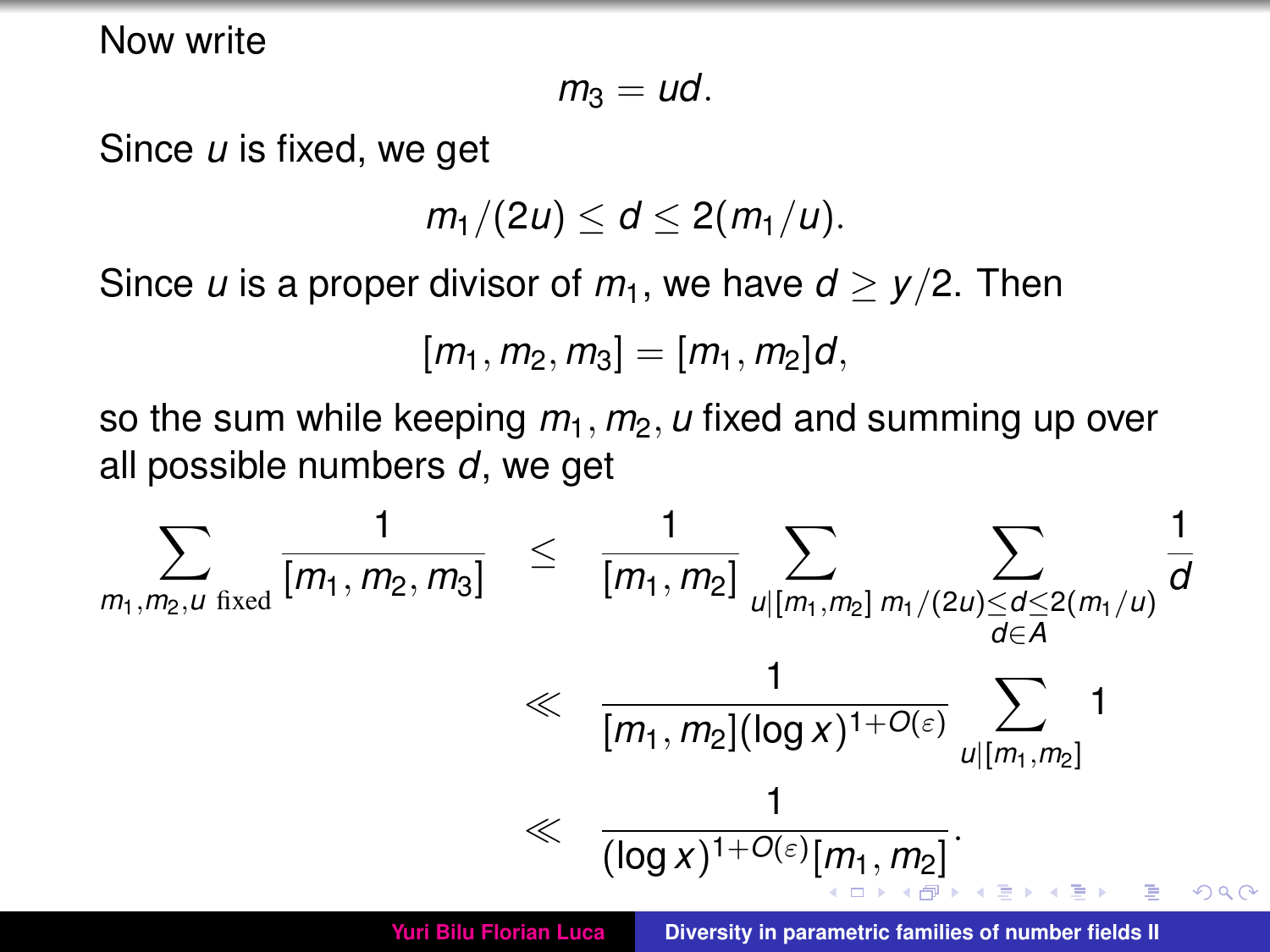In the above, we applied Lemma 5 with the choices

$$
b=2m_1/u, a=m_1/(2u)
$$

in the inner sums. We now fix  $m_1$  and vary  $m_2$ . To this end, we fix

$$
v=\gcd(m_1,m_2),
$$

and let

<span id="page-32-0"></span>
$$
m_2 = vd'.
$$

Then  $d' > 1$  otherwise  $m_1 = m_2$  because  $m_1$  and  $m_2$  are squarefree and they have the same number of prime factors *k*. Thus, since

$$
m_1/2 \le m_2 \le 2m_1
$$
, we get  $m_1/(2v) \le d' \le 2m_1/v$ .

As before,  $d' \in A$  and  $d' \geq y/2$ .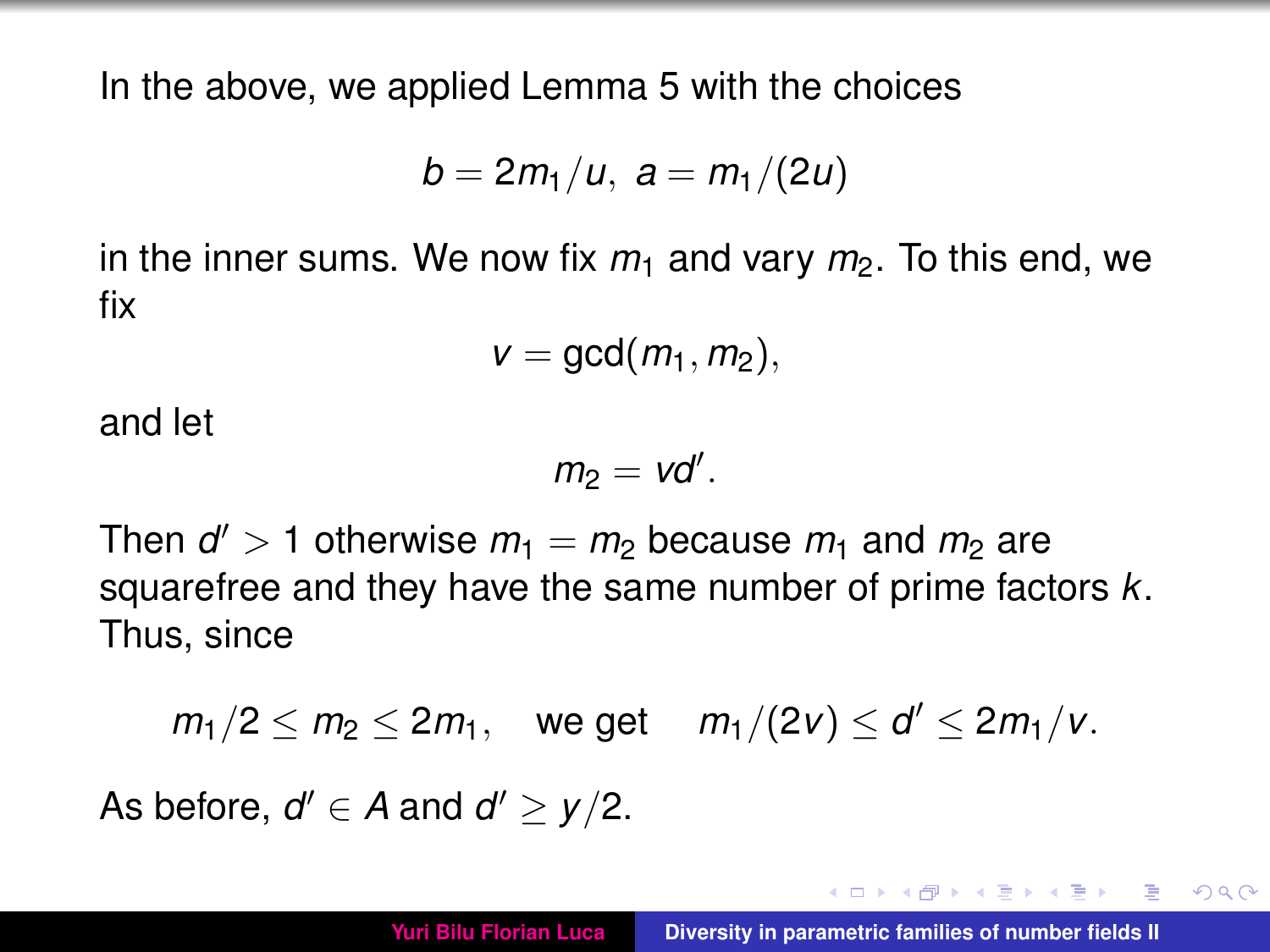Keeping  $m_1$  fixed, we get

$$
\sum \frac{1}{[m_1, m_2]} = \frac{1}{m_1} \sum_{\substack{v | m_1 \\ v < m_1}} \sum_{\substack{m_1/(2v) \le d' \le 2m_1/v \\ d' \in A}} \frac{1}{d'} \ll \frac{1}{m_1 (\log x)^{1+O(\varepsilon)}} \sum_{v | m_1} 1 \ll \frac{1}{m_1 (\log x)^{1+O(\varepsilon)}}.
$$

Putting everything together, we get that the set of *n* that fall into such a case is

$$
\ll \frac{x}{(\log x)^{2+O(\varepsilon)}}\sum_{m_1\in\mathcal{M}'_F}\frac{1}{m_1}.
$$

The proof of Lemma 1 tells us that the last sum is  $(\log x)^{O(\varepsilon)}$ . So, the set of *n* in this category is of cardinality

$$
\frac{x}{(\log x)^{2+O(\varepsilon)}},
$$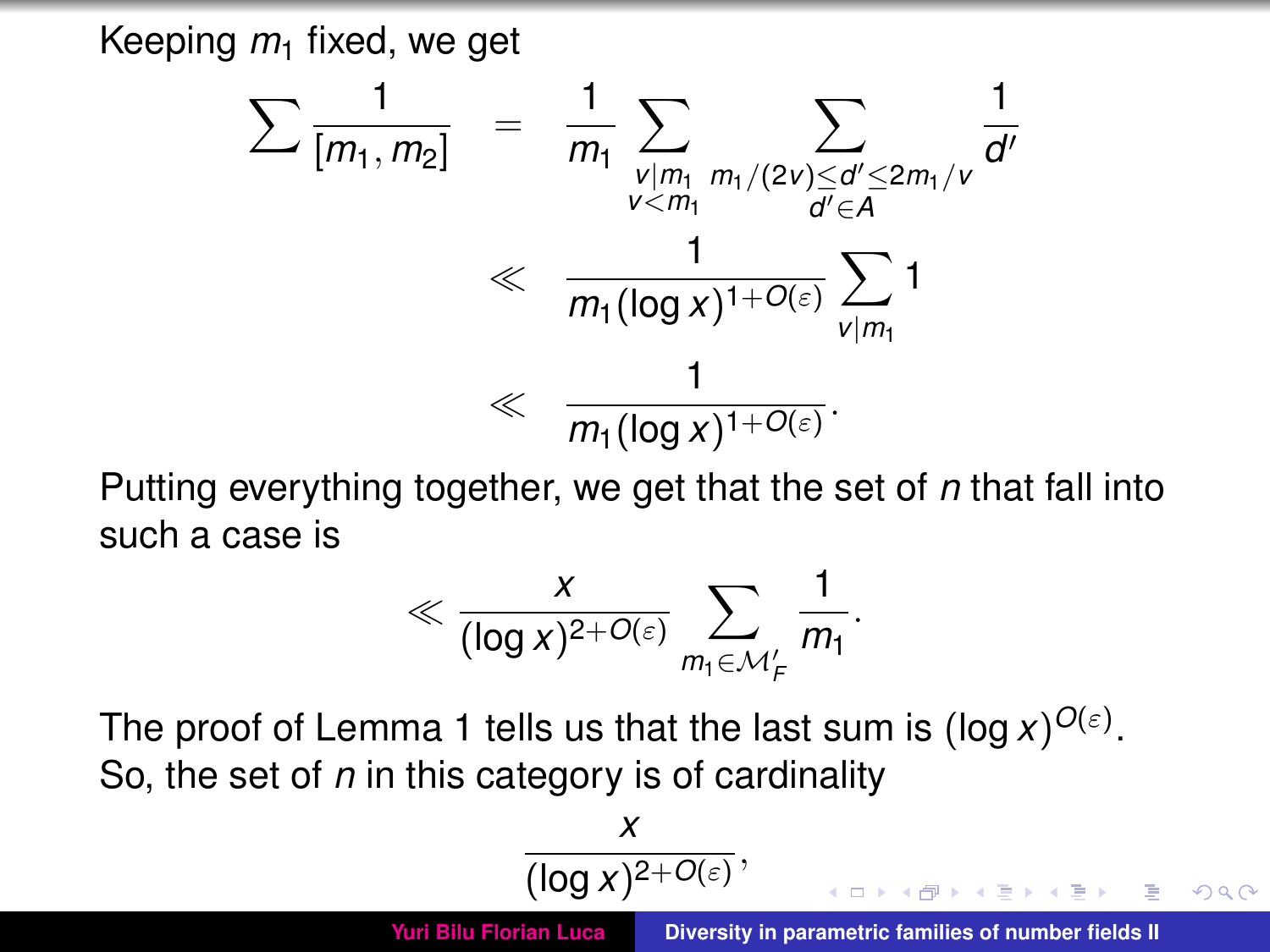**Case 2.**  $[m_1, m_2] = [m_1, m_3] = [m_2, m_3] = [m_1, m_2, m_3]$ . **Write** 

$$
m_1 = du
$$
,  $m_2 = dv$ , where  $d = \gcd(m_1, m_2)$ .

Then

$$
u>1, v>1 \text{ and } \gcd(u,v)=1.
$$

Hence,

$$
[m_1,m_2]=duv.
$$

Since

$$
m_3 \mid duv
$$
 and  $m_2 \mid [m_1, m_3]$ ,

we get that  $v \mid m_3$ . Similarly,

$$
u \mid m_3 \quad \text{so} \quad m_3 = d'uv, \quad \text{where} \quad d' \mid d.
$$

Let

$$
d=d'd''.
$$

**K ロメ X 御 メ X 君 メ X 君** 

重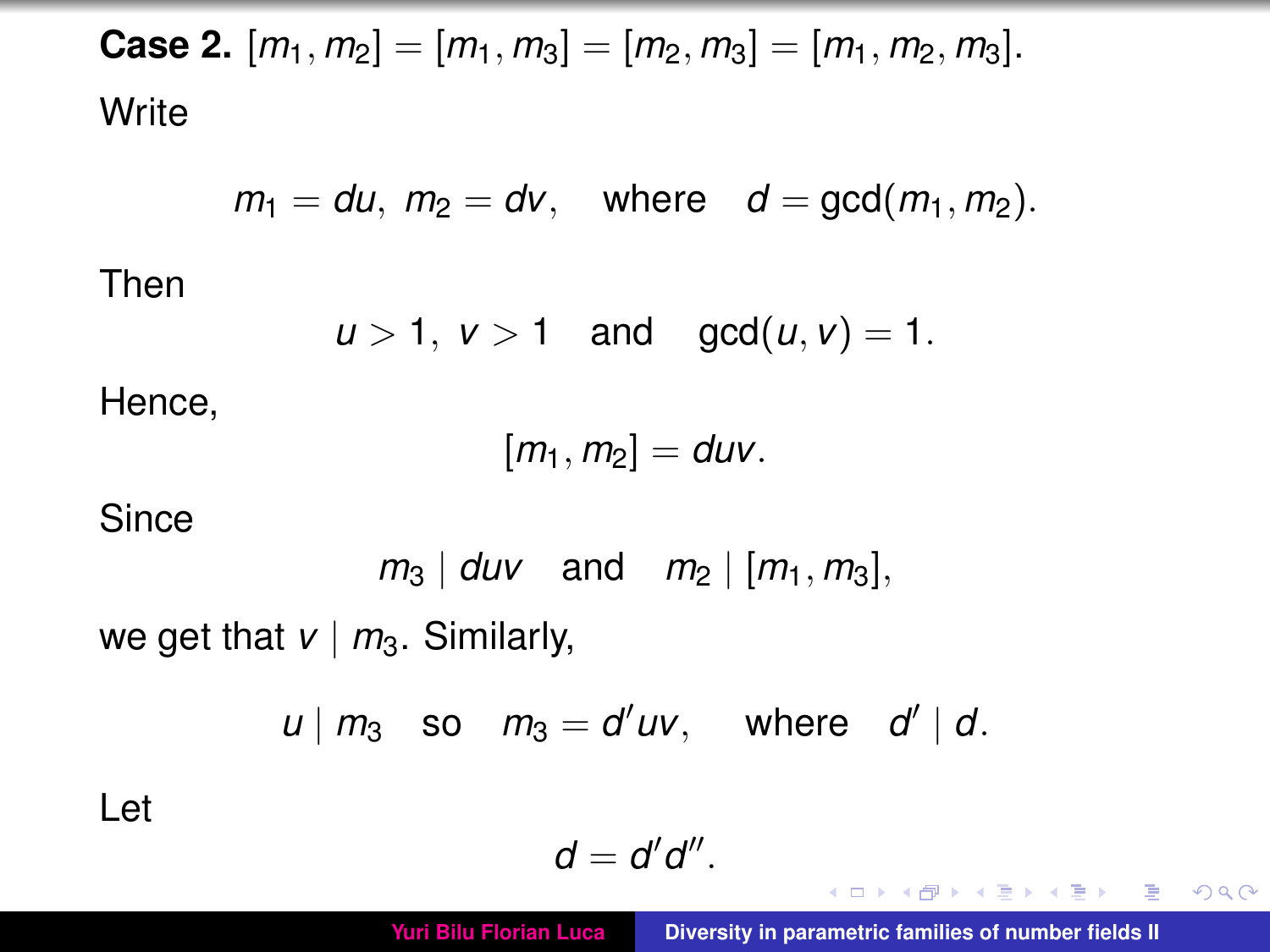**Since** 

 $m_1 \times m_2$ , we get that  $u \times v$ .

**Since** 

$$
d'd''u=m_1\asymp m_3=d'uv, \quad \text{we get} \quad d''\asymp v.
$$

Further, given

$$
[m_1, m_2, m_3] = d'd''uv,
$$

the number of ways of choosing  $m_1$ ,  $m_2$  and  $m_3$  is

 $(\log x)^{O(\varepsilon)}$ .

Hence,

$$
\sum_{m_1,m_2,m_3} \frac{1}{[m_1,m_2,m_3]} = (\log x)^{O(\varepsilon)} \sum_{\substack{d',d'',u,v \in A \\ d'' \asymp u \asymp v}} \frac{1}{d'd''uv}.
$$

イロト イ母ト イヨト イヨト

 $299$ 

重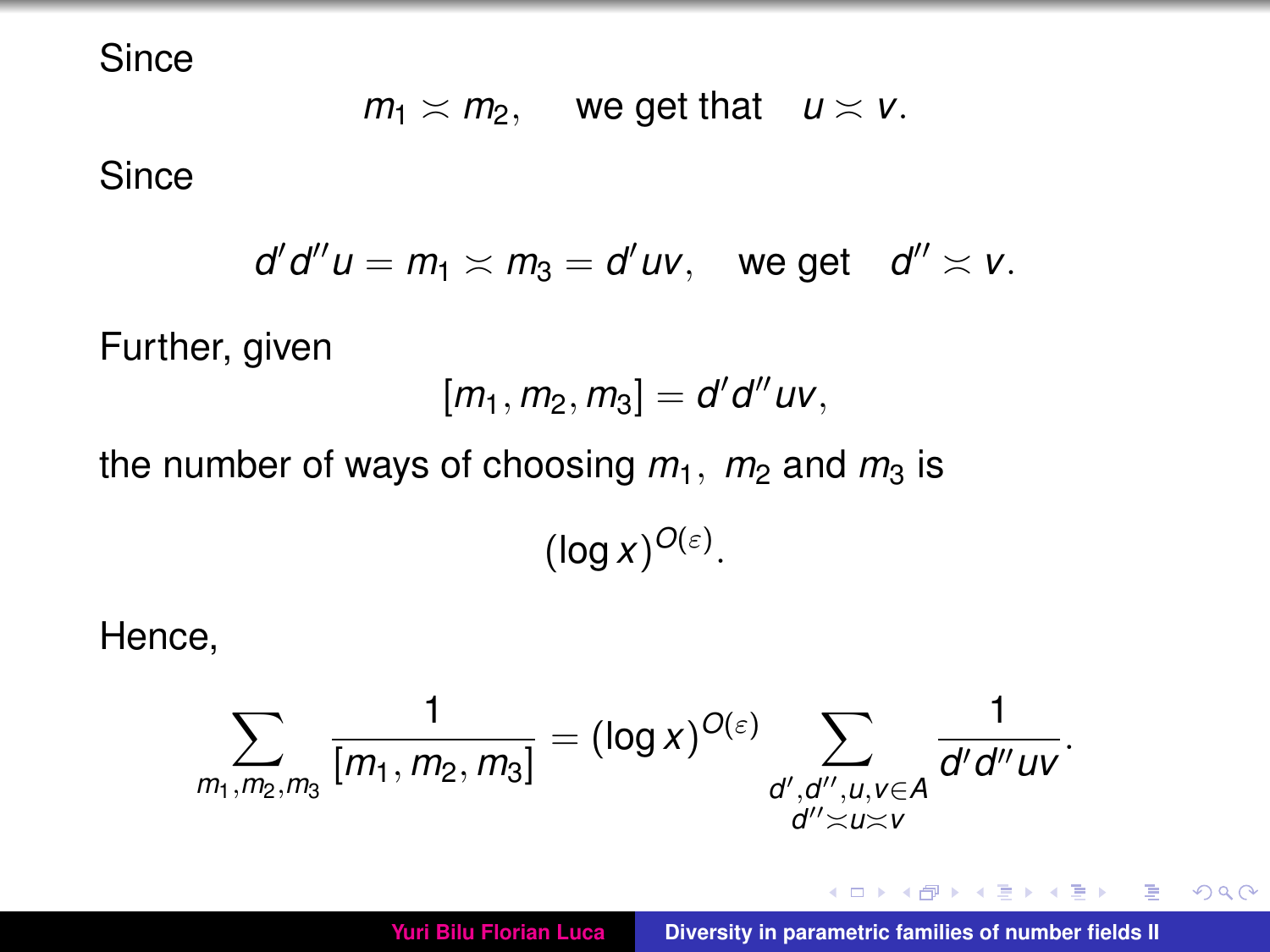Keeping  $d'$ ,  $d''$  fixed and summing over  $u \asymp d''$  and  $v \asymp d''$ , we get

$$
\frac{(\log x)^{O(\varepsilon)}}{d'd''}\left(\sum_{u\asymp d''}\frac{1}{u}\right)^2\ll \frac{1}{d'd''(\log x)^{2+O(\varepsilon)}},
$$

by Lemma 5. Now  $d'd'' = d \in A$  is in  $[y, x]$ . Further, given *a* there are  $(\log x)^{O(\varepsilon)}$  possibilities for  $d'$  and  $d''$ . Hence,

$$
\frac{1}{(\log x)^{2+O(\varepsilon)}}\sum_{\substack{d',d''\in A\\(d',d'')=1}}\frac{1}{d'd''}=\frac{1}{(\log x)^{2+O(\varepsilon)}}\sum_{\substack{d\in A\\d\leq x}}\frac{1}{d}\ll \frac{1}{(\log x)^{2+O(\varepsilon)}},
$$

where we used again Lemma 5 with

$$
b=x, \quad a=y
$$

to deduce that the last inner sum in the middle above is  $(\log x)^{O(\varepsilon)}$ . Lemma 3 is proved and we are done.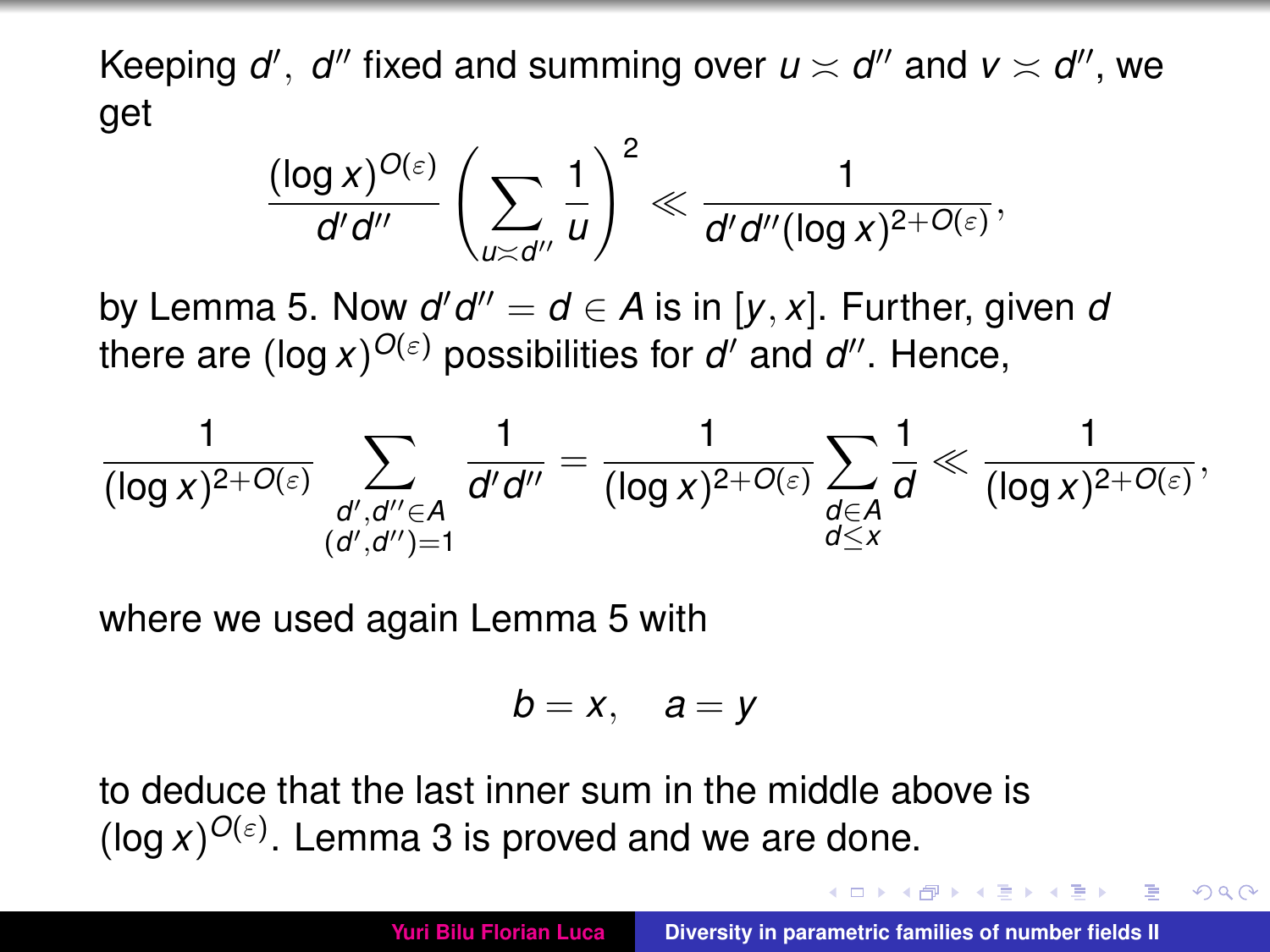#### Not quite the same but of a similar flavor

Let 
$$
A_0 = 1
$$
 and  $A_n = \lfloor en! \rfloor$  for  $n \ge 1$ . For  $m \ge 2$ , let

$$
S_m(N) = \#\{ \mathbb{Q}(A_n^{1/m}) : 1 \leq n \leq N \}.
$$

In **2007**, L., Shparlinski proved the following result.

| Theorem                                                       |  |
|---------------------------------------------------------------|--|
| We have:                                                      |  |
| (i)<br>$#S_2(N) \geq (\log N)^{1/3+o(1)}$ as $N \to \infty$ . |  |
| (ii)<br>$\#S_m(N) \ge N^{1/2m+o(1)}$ as $N \to \infty$        |  |
| uniformly in $3 \le m \le \log N/\log \log N$ .               |  |

**K ロメ K 御 メ K 唐 メ K 唐**